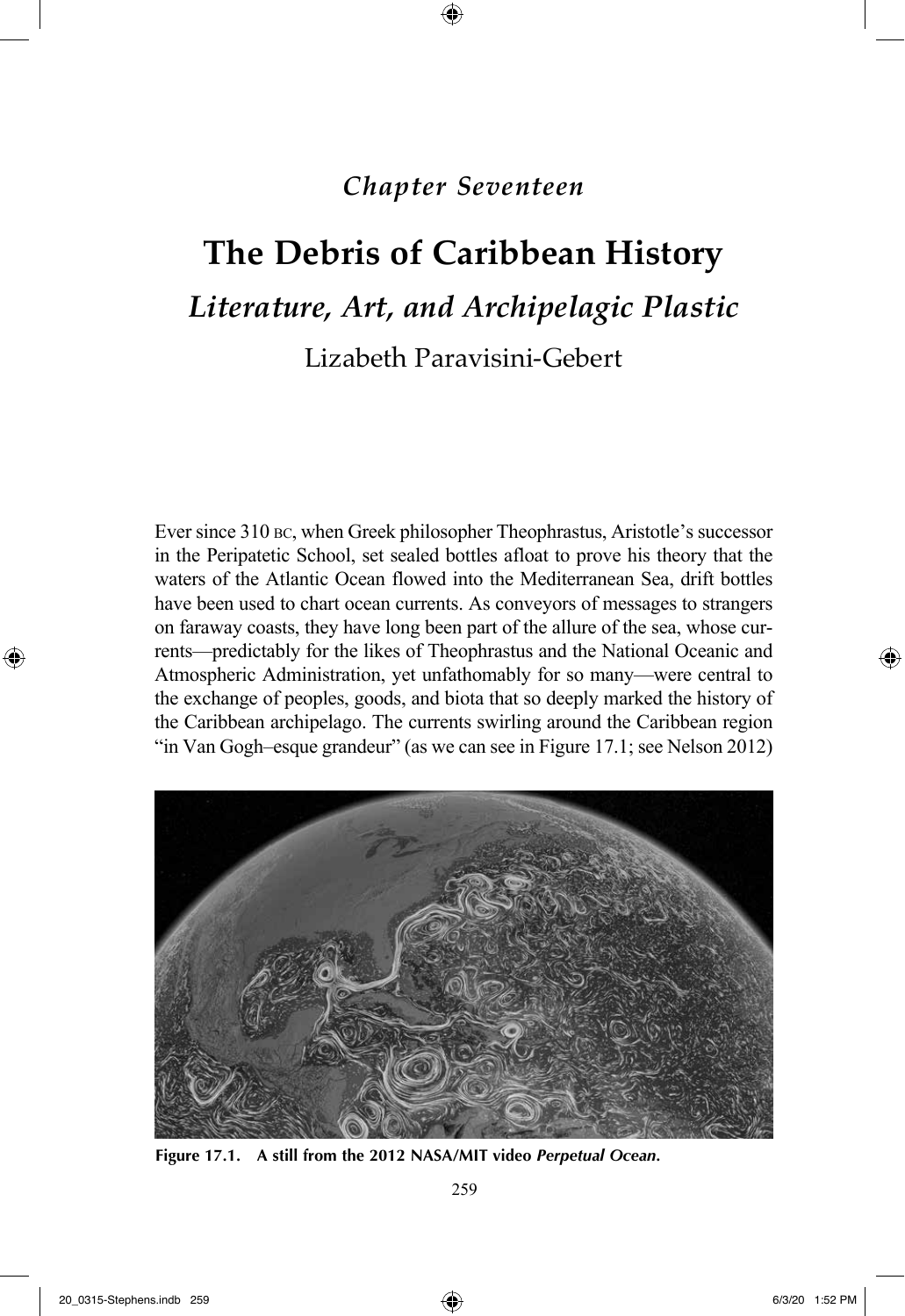give the archipelago a distinct current-driven identity, proposing archipelagic connections through winds and water flows that uniquely embrace the islands, "framing" them as a group.

These stunningly beautiful Van Gogh–esque swirls—visual renditions of a painterly sea—now sadly bear swarms of unwanted (and most decidedly nonalluring) drift bottles in the form of floating plastic debris that reaches the coasts of the Caribbean islands from far-flung places in the world, offering a plastic "frame" that once again embraces the islands as an archipelagic unit. The very currents that led Columbus and his vessels to the Caribbean Basin, making it the cradle of pan-American colonialism and planting the seeds for the significant environmental revolution that followed in their wake, now bring to the Caribbean shores a plethora of pollutants, from solid waste (mostly plastic waste) to sewage, hydrocarbons, and agricultural runoff. These pollutants, as Alice Te Punga Somerville has argued about the Great Pacific Patch, embody, as waste, a complex set of natural and cultural processes bound with colonialism and empire: "proximity, movement, disposability, invisibility, history, excess, destruction, reconfiguration, giant multimodal currents, and their life-changing effects on marine as well as human life" (2017, 324).<sup>1</sup> The result is that, according to the 2004 GIWA Regional Assessment of the Caribbean Islands, "pollution of aquatic ecosystems, including sensitive marine and coastal habitats, is the most severe and recurrent transboundary environmental concern in the region" (Villasol and Beltrán 2004, 36). I would read "transboundary," with its postnational implications, as "archipelagic," given the power of the pollution to join the territories of the Caribbean in yet another sea-driven cluster.

Ramón E. Soto-Crespo, writing about Jean Rhys and the Sargasso Sea the portion of the North Atlantic region where ocean currents form a gyre that now contains a high concentration of nonbiodegradable plastic waste describes it as "a living archipelago of unanchored trash forms" (2017, 309). Rhys herself, writing about waste in *Good Morning, Midnight* (1939)—before developments in chemical technology allowed for mass production of plastic in the 1940s and 1950s—proposed a "grotesque bilge theory of subjectivity" rooted in a preplastics understanding of the inevitability of ocean pollution (Zimring 2000, 227). Her protagonist, Sasha, speaks of the mind as a space where all memories of love, loss, and death wash about "like bilge in the hold of a ship . . . not in water-tight compartments . . . [but] all washing around in the same hold"  $(227)$ . Hers is a "theory of the mind ... as liquid, polluted and polluting . . . a deep container of watery garbage" that can be released into a psychological sea (227). Eighty years later, worrying about ocean contamination from bilge waters seems almost quaint, since "unanchored trash" now threatens to cover the Caribbean archipelago's

⊕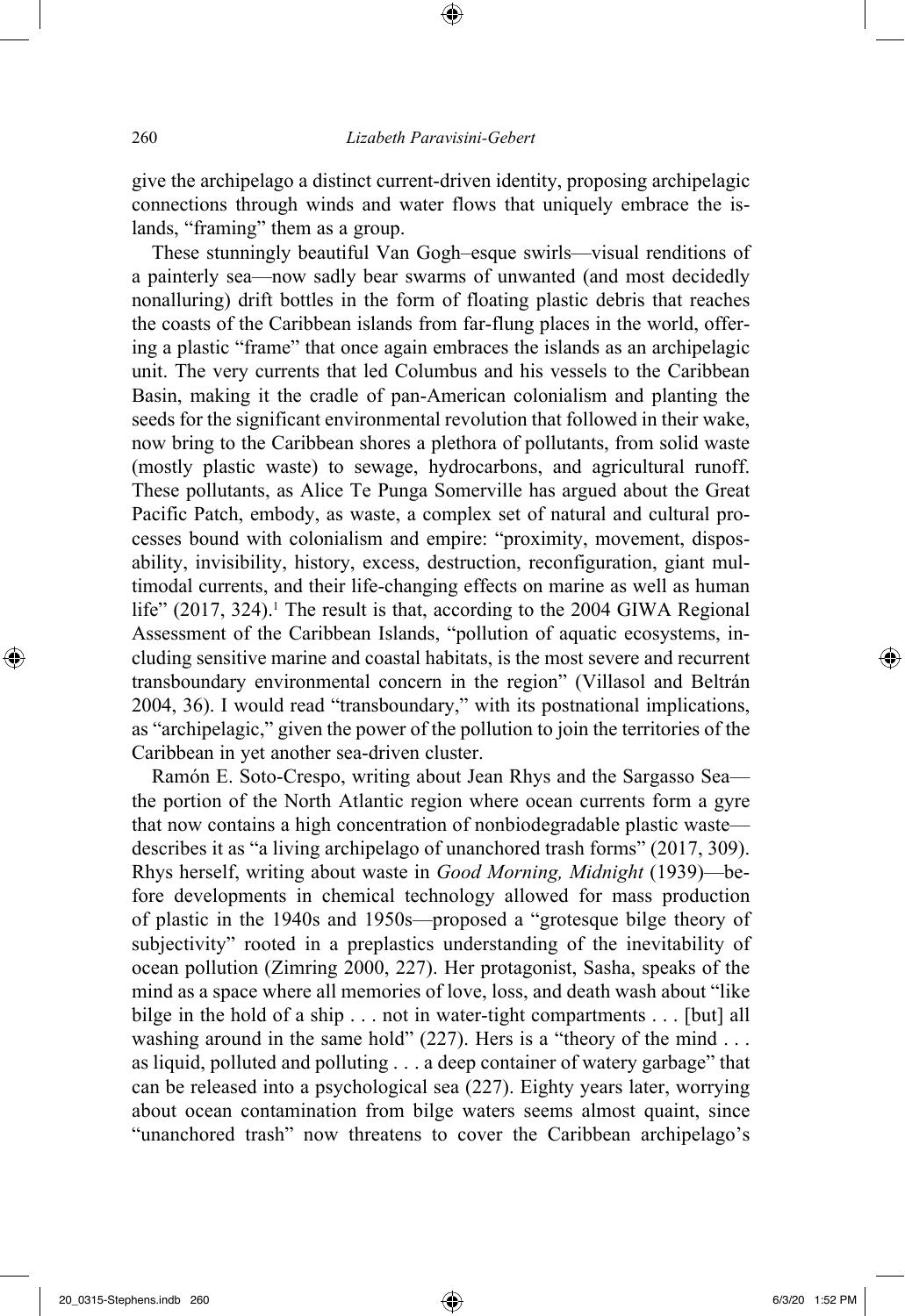shores, redefining coastal landscapes and turning the sea itself into a "living garbage heap" that bridges the islands (Soto-Crespo 2017, 310). Worsening the "perfect storm" of marine debris are the ever-growing challenges of garbage disposal in the small island territories (where most plastic ends up in the rivers and ultimately the sea) and waste and sewage discharges from hotels and countless cruise ships, all of which contribute to making the cumulative weight of waste on the fragile island ecologies significantly worse in the Caribbean than elsewhere in the world.<sup>2</sup>

Among the most eloquent voices inviting action against the seemingly insurmountable problem of accumulating plastic debris in the Caribbean have been those of regional and international artists whose waste-focused projects have brought attention to plastic contamination and proposed actions to mitigate or eliminate its impact. Through waste-based installations and wastescapes—which represent the antithesis of what Krista Thompson has called "the Caribbean picturesque" (2007, 27)—these projects intervene in the reimagining of "landscape" as it has been understood in the European/ colonial/tourism imaginary while giving voice to deep concerns about the health of the region's coastal environments. Many of these projects offer excellent examples of postcolonial environmental-justice eco-art, artistic work that in addition to the goals of environmental art (the expectation that environmental art should help us "re-envision our relationship to nature, proposing new ways for us to co-exist with our environment" and restore ecosystems in deliberate and often aesthetic ways) also "takes on issues of race, class, gender and eco-colonialism in the unequal distribution of environmental problems and benefits within the US and around the globe" (Environmental Justice Cultural Studies, n.d.).

Eco-activist art, moreover, seeks to *change* the environment for the better, moving beyond "witnessing" or condemning environmental deterioration into specific, community-driven engagement with a clear path to environmental restoration or mitigation. Environmental work stemming from the Caribbean and addressing regional problems—whether produced by Caribbean or international artists—can aim, as T. V. Reed ([1997] 2010) explained in "Environmental Justice Ecocriticism: A Memo-Festo," to "bring to the fore the invasive, pervasive effects of corporate capitalism" on the creation of environmental pollution and "the racial-class dynamic" that has fostered it. Reed argues that the focus of ecocriticim on the "aesthetic appreciation of nature has precisely masked the effects of environmental degradation affecting the poor, protecting the privileged from seeing the toxic danger in front of them and allowing them to envision the 'airborne toxic event' as something that happens only to others, to lower class people in ghettos and such."3 The projects discussed below explore the impact of environmental degradation

⊕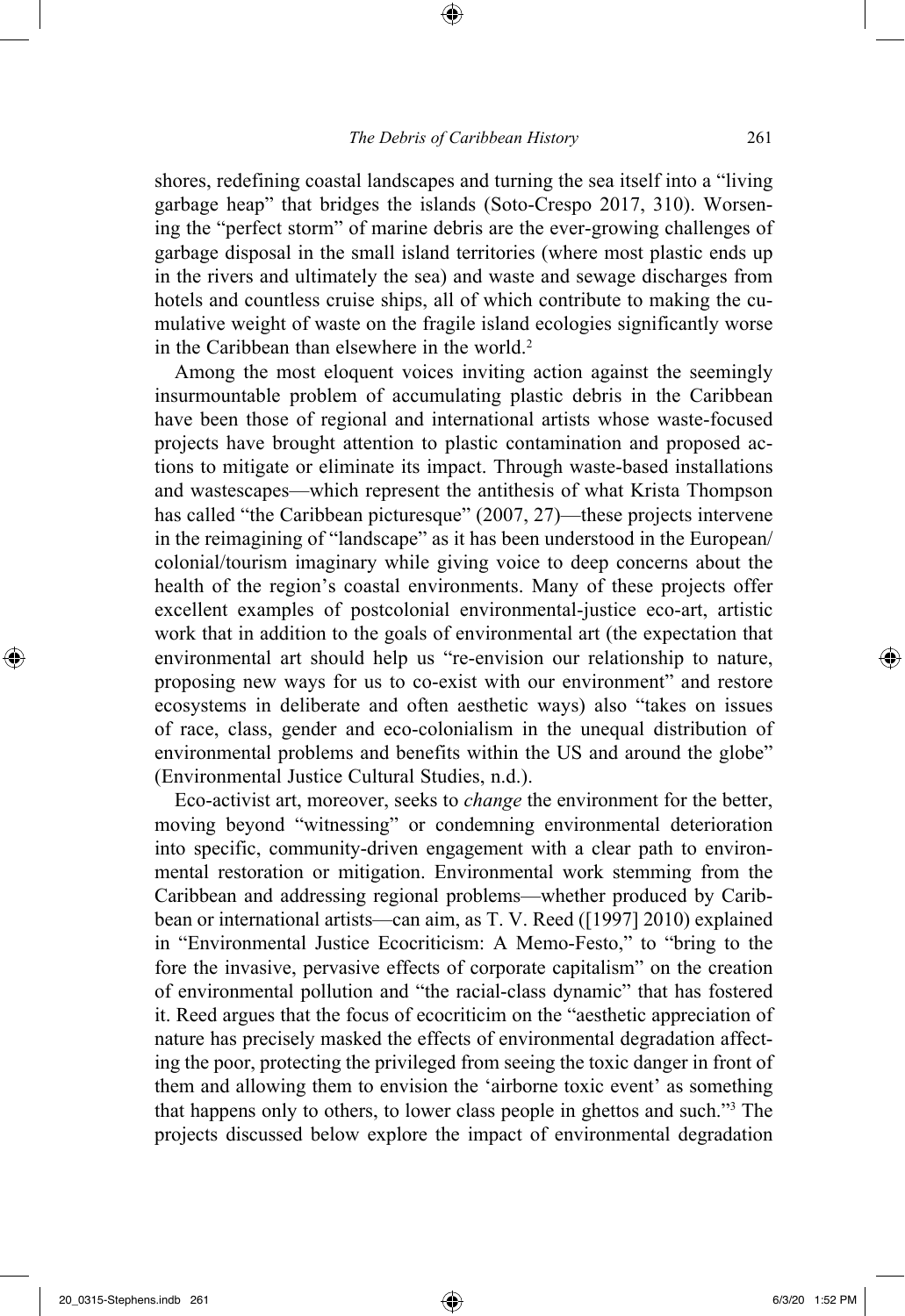and pollution through the prism of the class and racial categories imposed by capitalism and colonialism on the Caribbean. Their plastic wastescapes are deeply embedded in colonial and capitalistic global routes and currents, underlying the centrality of sea routes and winds in the history, the creativity, and (as I argue here) the very identity of the region as an archipelago. Elizabeth DeLoughrey has argued that "islands and their inhabitants are paradoxically positioned as contained' and 'isolated' yet this belies the consistent visitation by colonials, shipwreck, anthropology, and tourism" (2019, 301)—and, we must add now, plastic debris.

The projects I analyze here address plastic debris not as an isolated "tropical island" concern but as evidence of the archipelago's engagement in networks of global distribution and consumption that bring the "unnatural" to archetypal tropical landscapes.4 In an installation deeply engaged with the suppressed history of slavery in Martinique, like Jean-François Boclé's *Tout doit disparaître/Everything Must Go* (2014), the use of cobalt plastic shopping bags as artistic material links environmental pollution to the pernicious and lasting impact of the institution of slavery, connecting global consumer exchanges and the disposal of trash to the discarding of African lives during the Middle Passage and **colonial** history of racism, thus inserting human exploitation into the critical discourse on imperial debris. Another group of artists working with plastic debris, like Cuba's Tomás Sánchez, is particularly concerned with bringing attention to the visual and ecological pollution stemming from the failure to adequately dispose of solid waste in small island nations like those of the Caribbean. Sánchez, known primarily for the idealized forest landscapes through which he captures his flawlessly detailed renditions of the tropical sublime, has also produced hyperrealistic paintings of seascapes marred with accumulations of domestic garbage mixed with plastic flotsam. These photorealistic wastescapes juxtapose "pure" Edenic landscapes with the pollution represented by plastic bags overflowing with the debris of consumerist accumulation resulting from the region's engagement with global markets. Mexico's Alejandro Durán has focused instead on plastic debris as an international problem whose solution requires deep systemic changes in how we approach our understanding of the earth as a shared ecology. He has gained international attention for his *Washed Up* project, a multilevel artistic and eco-educational undertaking aimed at engaging the local and international communities in efforts to reduce the ever-increasing plastic-waste contamination coming to Mexico from countries as far away as Japan and Indonesia. His *Washed Up* series consists of photographs of ephemeral installations constructed from plastic trash collected by the artist from the shores of what should be an archetypal tropical Edenic landscape, the UNESCO World Heritage site at Sian Ka'an in Yucatán, Mexico. *Washed* 

⊕

E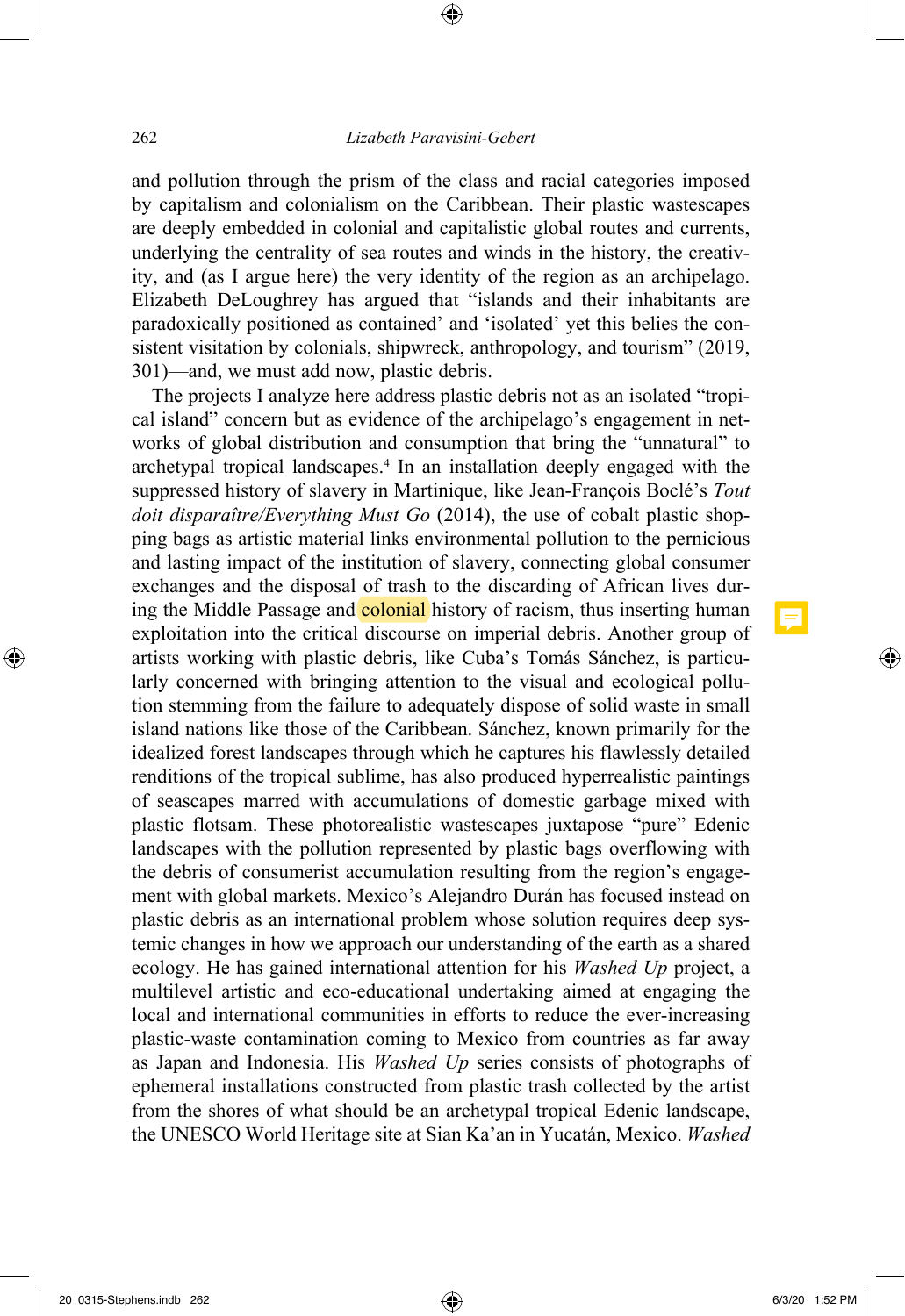*Up* highlights the irony of fighting globalized plastic "colonization" of a landscape chosen as a UNESCO World Heritage site precisely because it is a remnant of the pristine landscapes inhabited by New World indigenous populations before the advent of colonialism.

Jean-François Boclé's *Everything Must Go*'s engagement with plastic debris is firmly anchored in the ideas of Martinican thinker Édouard Glissant, especially in their shared preoccupation with the impact of colonization and African slavery on Caribbean languages, identities, spaces, and histories (Figure 17.2). The installation, made entirely from a sea of blue supermarket plastic bags "animated" by pumped oxygen, is envisioned as "a quasi-memorial to lives lost at sea during the transatlantic slave trade" (Bonsu 2015), a plastic ode to absence and loss. In this striking work, installed in a pristine white room against which the tomb-like mound of cobalt blue bags appears as a massive force, the ubiquitous plastic of daily consumer interaction reminds us of the bags' original purpose as carriers, containers, objects with a capacity to hold "content" and meaning. Boclé's choice of plastic reminds us of the undisposability of seemingly disposable materials, of networks of exchanges and those consumed in the process of capitalistic enterprise, from the trade in human beings to the present reality of Martinique, its cementification (*bétonization*) and marked environmental degradation.

Boclé's allegorical installation "proposes a wasteland . . . rooted in the question of postcolonial consciousness and collective history" (Bonsu



**Figure 17.2. Jean-François Boclé, Everything Must Go (2014) Copyright holder Justin Piperger.**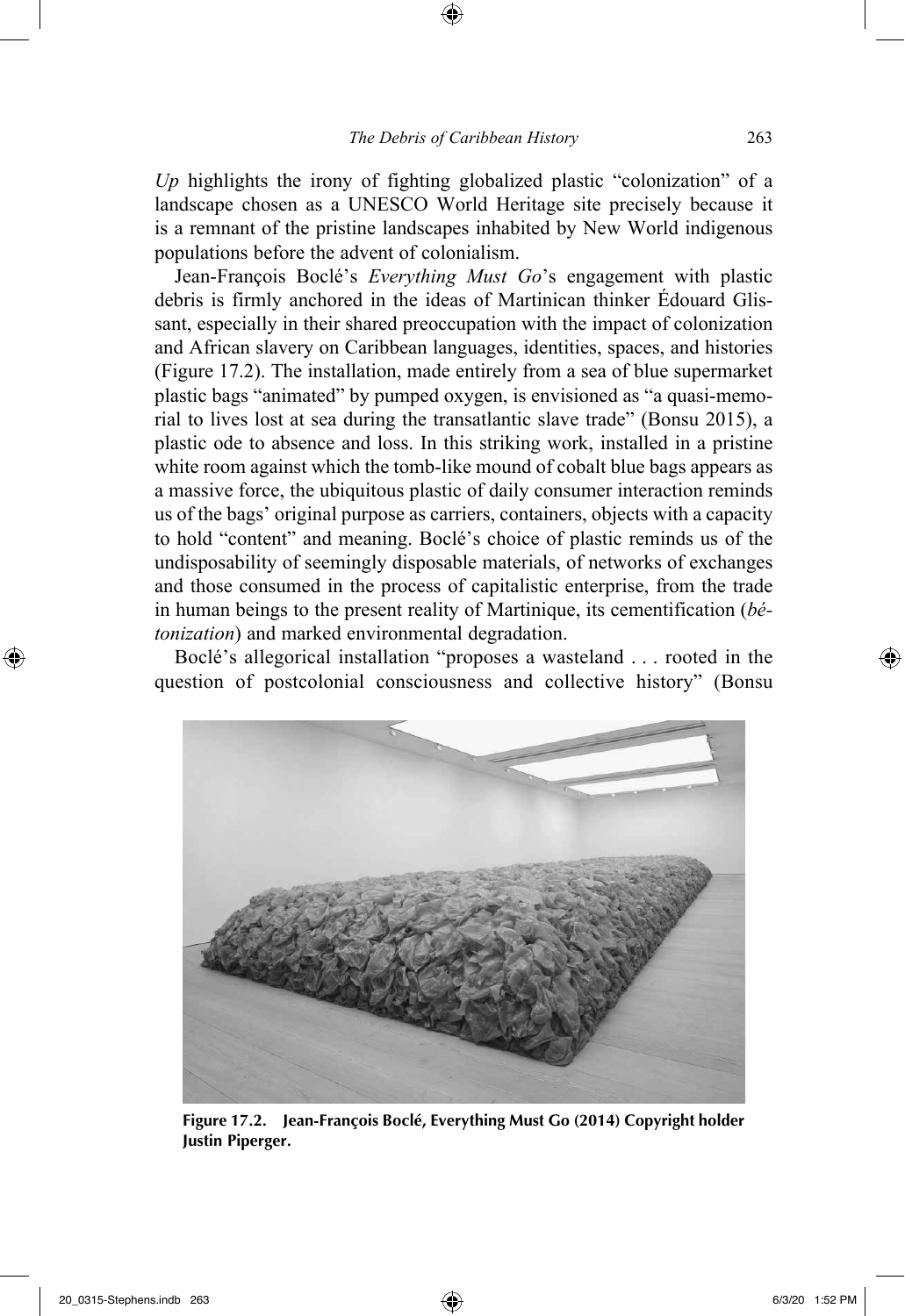2015). His "vertigo of blue"—the image of an ocean made/replaced by plastic bags—inserts itself into a Martinican environmentalist discourse put forth by the proponents of the *créolité* movement, Jean Bernabé, Raphaël Confiant, and Patrick Chamoiseau, who have repeatedly argued for an understanding of the island's marked environmental degradation as the most disturbing result of France's continued political control, as the disturbing byproduct of enduring colonialism (Gosson and Faden 2001). This shared postcolonial environmental anxiety bridges the gap between the local specificity of their movement's concerns and the increasing interconnectedness brought about by intensifying globalization, which Glissant (1997) wrote about in *Poétique de la relation*. Chamoiseau, Confiant, and Bernabé identify the environmental problems facing Martinique as those same issues confronting the rest of the Caribbean archipelago, as well as other archipelagoes around the world: acute food insecurity (Martinique produces only 2 percent of the food its population consumes); the building of hotels, supermarkets, shopping centers, and other tourism infrastructure at the cost of agricultural land; pollution of land and rivers with fertilizers and insecticides (some of them substances banned elsewhere); the problems of disposing of larger quantities of garbage than the island can absorb; and the destruction of mangroves and the wildlife they support.

*Everything Must Go*—sea, swimming pool, mass grave, abyss, vertigo, flood, *black (plasticized) Atlantic*—is above all "an accumulation of a serial sameness building out of an architecture of air" (Benítez Villanueva 2016), which in its repetition seems to approach infinity, while proposing a redefinition of the surrounding Caribbean Sea as "invaded" by the plastic of unleashed consumerism. This infiniteness resonates against the permanence of plastic, a malleable and seemingly vulnerable material that holds pockets of negative space ready to briefly bear objects of consumption and whose ubiquitous presence reminds us of its indestructibility, of the uninvited arrival of plastic debris to Caribbean shores bearing the sea air, the sounds of the sea, the voices of those submerged by history, the knowledge of the waves. It is the submersion of which Kendel Hippolyte writes in his poem "Night Vision," where he invokes

The millions of Africans contorted into writhings of black coral on the sea floor, And the survivors living the other death, from the first lash of sunlight Till the cool, blessed dark dried out the whip and cutlass While they unburied, nightly, the still-warm, holy, undying dream. (2005, 36)

The permanence of plastic reminds us of the impossibility of keeping the violence and trauma of Caribbean history submerged forever, its indestructi-

⊕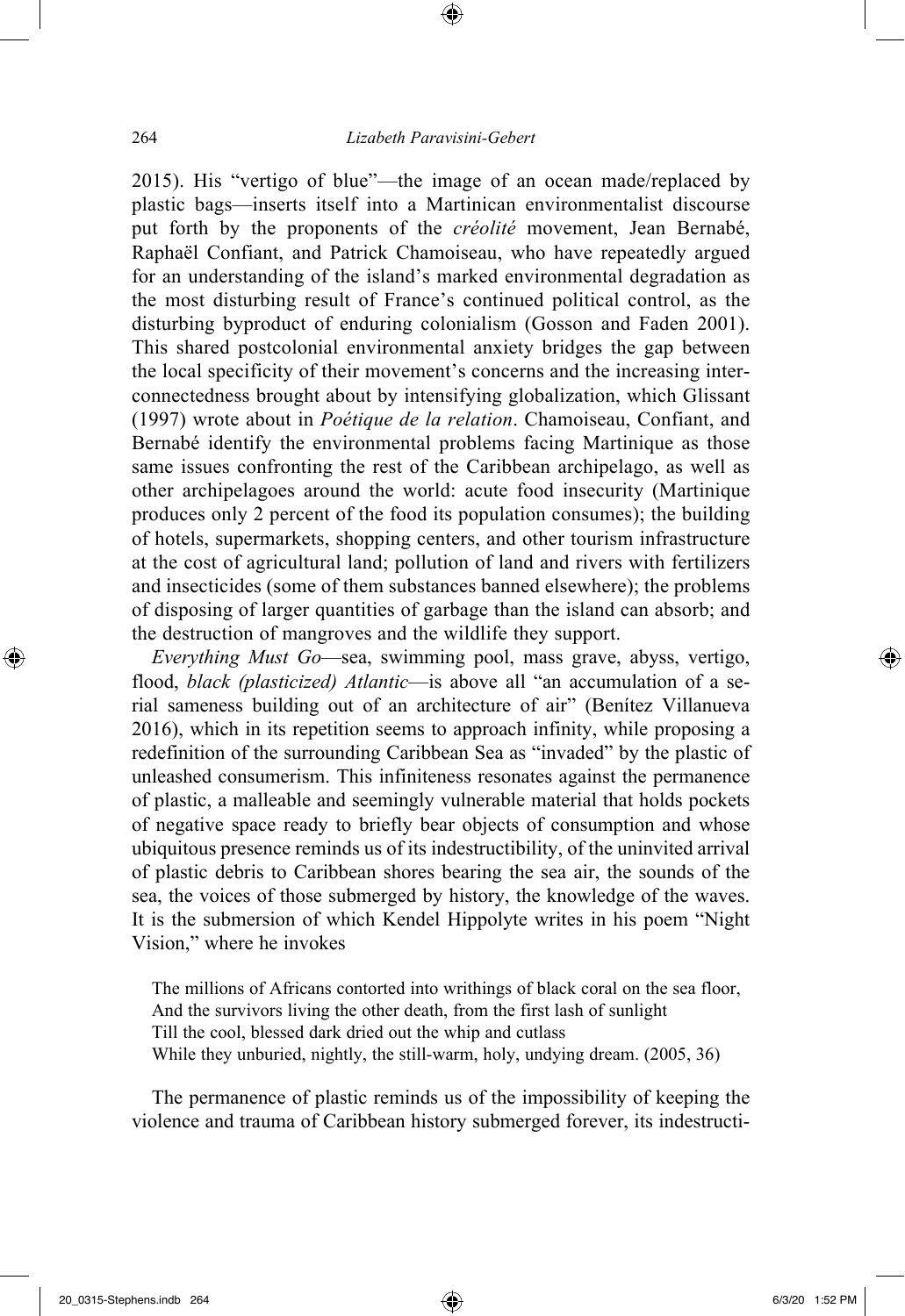#### *The Debris of Caribbean History* 265

⊕

bility echoing the futile nature of attempting to clean up the mess of colonialism through submersion, the thankless task of trying to tidy up the debris of history, the toxicity of the slave trade, by amassing it in plastic carrier bags that are eminently floatable, whose nature compels them to rise to the surface.

This element of recovery and unveiling has been central to Boclé's collaboration with fellow Martinican composer Thierry Pécou in a project titled *Outre-mémoire* (Beyond/Besides Memory, with its play on *outré*/enraged), which has sought to create an audio and visual memorial to the black Atlantic. In this ongoing collaboration that began in 2004, the audience is invited to experience the two forms (music and art installation) separately while moving between the two, like mirroring events with the same conceptual current flowing between them. It is a collaboration in which the blue plastic of Boclé's installation is not forgotten. In one of his compositions, "Mulunga," the musicians produce sound by rubbing together a cobalt blue carrier bag like those that form Boclé's installation.

Boclé's work is best understood in the context of other Glissant-inspired installations in Martinique's recent artistic production that focus on debris as a metaphor for a history of slavery and human exploitation. His work inserts itself in this "conversation" about ways in which we can come to terms with a suppressed history and separates the project, despite the emphasis on plastics as materials and debris as a prominent focus, from the goals of what is normally recognized as eco-art.

The most iconic of these projects is the *Anse Cafard* monument, the work of sculptor Laurent Valère, installed in 1998, which commemorates the lives lost when a slave ship was wrecked against the rocks near Le Diamant in 1830 (Figures 17.3 and 17.4). Located on a slight promontory above the Atlantic a few kilometers south of Le Diamant, Martinique, fifteen massive statues forming a triangle rise from the earth, as revenants determined to step into the waves to march across the Atlantic in search of home and old roots. The large permanent installation was one of the earliest interventions in transforming the coastal landscape of the Caribbean into a site of historical memory and cultural significance. Referencing the triangular trade, the cast concrete figures stand at an angle of 110 degrees directly in line with the Gulf of Guinée, exposed to the winds and salt air, open to continued transformation by the elements. An early site-specific coastal monument, it sought to "re-landscape" the promontory through the incorporation of the massive figures growing out of the land itself. The monument addressed multiple levels of the history and culture of Martinique, echoing the efforts of historians and artists seeking to bring attention to the untold stories of slavery and the triangular trade as they had impacted the island's development. One of these,

 $\bigoplus$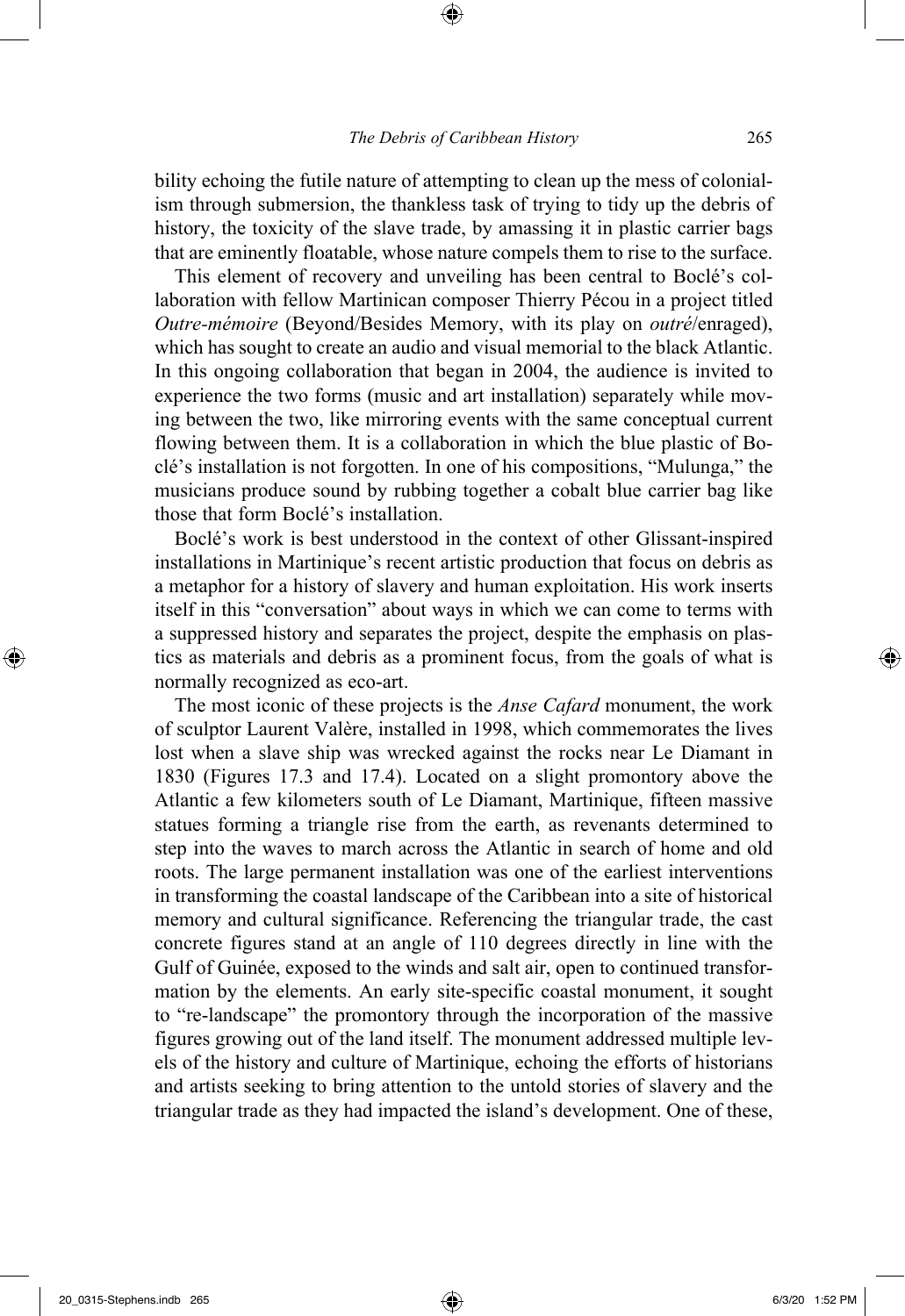266 *Lizabeth Paravisini-Gebert*

⊕





**Figures 17.3 and 17.4. Anse Cafard monument by Laurent Valère (1998). Photo: Lizabeth Paravisini-Gebert.**

Patrick Chamoiseau's "Man vs Mastiff," an excerpt from his 2018 novel *Slave Old Man*, speaks to the narrator's rejection of the sea as a place of escape and freedom, given the sea's power to turn the bodies of young black men and women into jetsam washed onto the shore. In this complex short story, a young slave pursued by a relentless mastiff toward death or the killing sea ponders his limited options:

⊕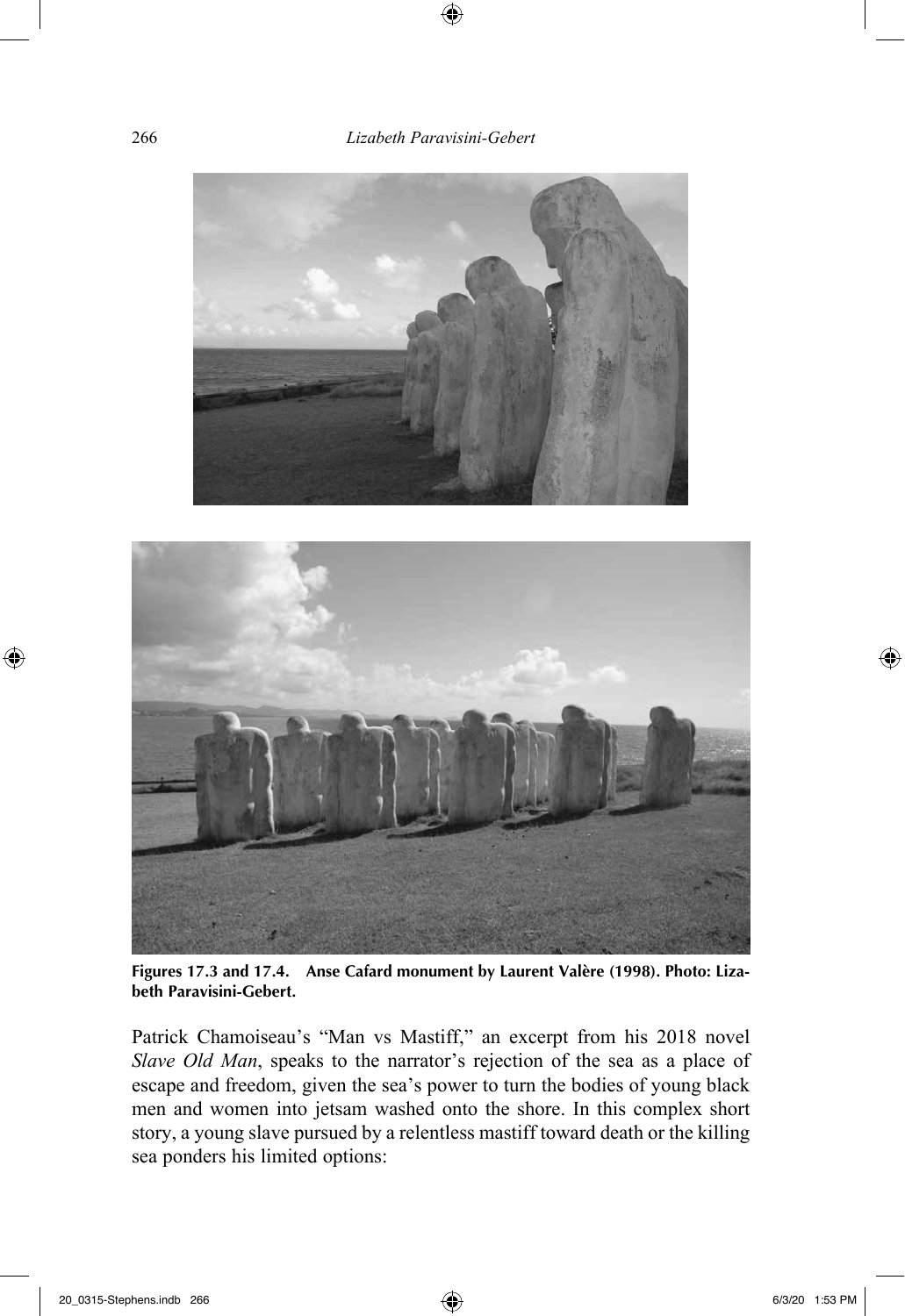#### *The Debris of Caribbean History* 267

⊕

Loads of times I had, on buoyant bois-flot rafts, faced high waves to deliver barrels or casks of sugar to merchants' ships. Heading into the waves, negotiating them exact, using their opposing unleashed energies to head up and across. An ancient intoxication found again there, intact in the depths of those Great Woods. My boutou-bludgeon in hand, I'd wound up a hunter. Back to me came attack cries on bright savannas. Many bled-out elephants and wild beasts roaring. Tracking crocodiles in exhausted mires. Dances for the courage of the brave. A blogodo-hullabaloo of peoples and very angry gods. A dementia of four million years illuminated by towering flames. I was going back toward the monster. I no longer saw any of the earlier impediments. I felt myself a warrior. (n.p.)

Valère and Boclé invoke the language of ruination and the specter of solid-waste and plastic pollution in ways that link exploitation in the name of global markets and capitalistic currents across the centuries. The transport of merchandise across the seas, whether human cargo or consumer products whose built-in obsolescence and resulting debris represent a new form of market enslavement to former metropolitan centers, as their work argues, connects their preoccupations with the suppression of the history of slavery in Martinican culture and literature to an emerging conversation on the role of waste and/in postcolonial ecologies in an increasingly archipelagic reformulation of what constitutes Caribbean art.

We normally do not associate the name of Cuban artist Tomás Sánchez (b. 1948) with garbage, as his landscape work is sought primarily for its spiritual focus on "the forest as a site of holiness, a place of energy and power" (Sullivan 2014). Frequently compared to the German Caspar David Friedrich (1774–1840) and the painters of the Hudson River School (particularly Frederic Church, 1826–1900) for his idealized landscapes that conjure images of a lost paradise, Sánchez fluctuates between painstakingly (re)created pristine and luminescent landscapes he imbues with deep spiritual significance and his equally realistic but significantly more disturbing images of steaming garbage dumps and seashores covered in metal and plastic flotsam. Once considered a "virtuoso of hyperrealism," he has turned its techniques to laying bare "his profound longing for vanished landscapes, the virgin forests, the natural state before the arrival of the Spaniards, the destructive action of mankind on nature and the preservation of the environment as the motif of choice for his creations" (Montero 2010).

Sánchez "thinks" garbage from a different conceptual perspective than that of Boclé—as a locally produced consumerist accumulation that is slowly drowning coastal landscapes. His focus is primarily the archipelagic Caribbean's seashore landfill, where the debris of global consumerism and built-in manufacturing obsolescence meets the archetypal tropical landscape that is already the site of accumulation of floating international refuse, highlighting environmental degradation as both a local and international problem.

⊕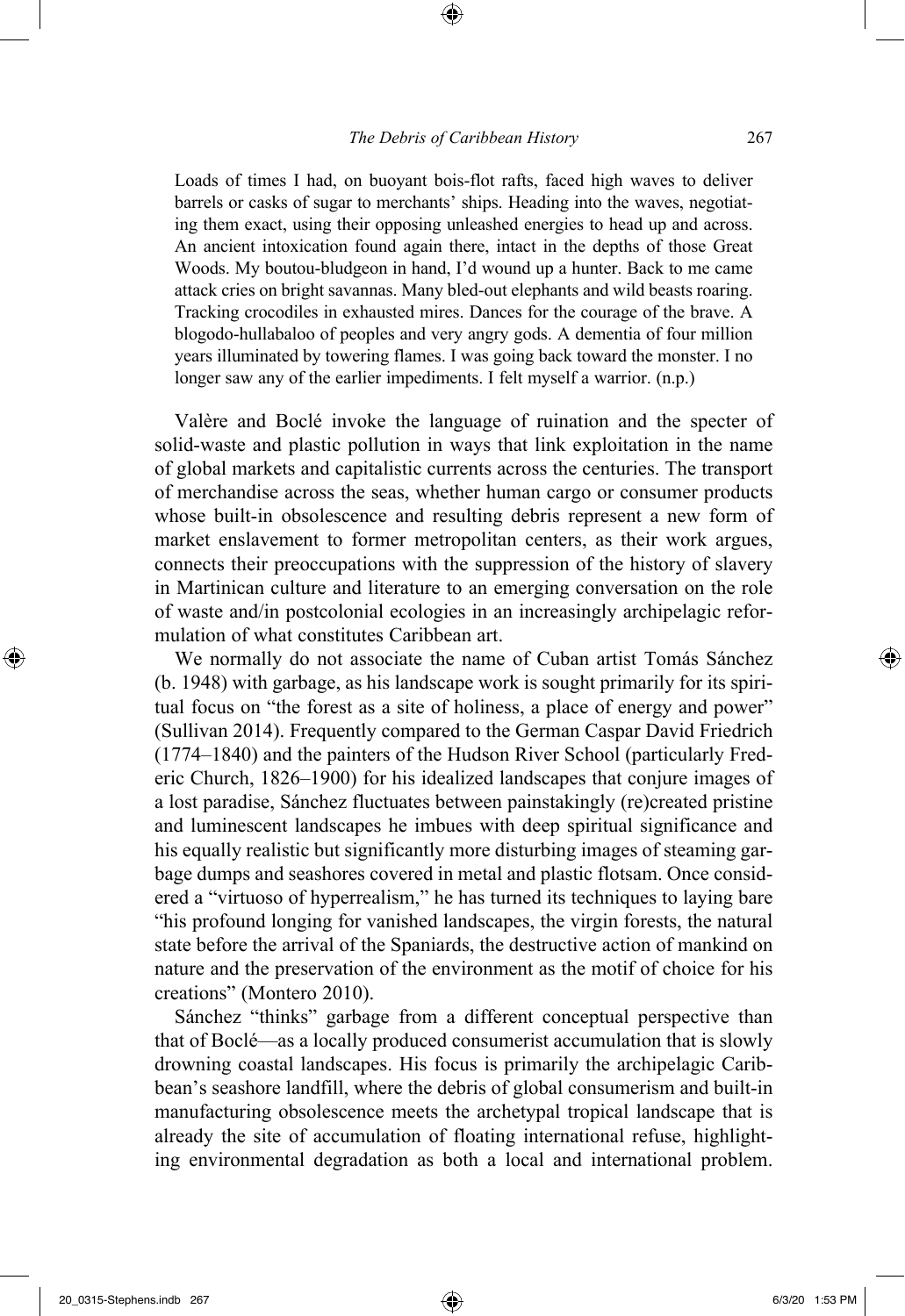In Sánchez's landfills and coastal dumpsites, the debris is different from what we see in Boclé's installation and what we will see in our discussion of Durán. Here plastic debris (floatable and transportable by sea currents) is mixed with weightier postconsumer garbage, heavier rusting metal household appliances, construction and packaging materials, metal cans and discarded glass bottles. This accumulation of garbage precludes thinking of islands as isolated, remote locations, forcing a reconsideration of notions of "islandness" as pristine other-worlds to which we can escape as tourists in search of a Robinson Crusoe experience, since such fantasies of escape involves committing the islands to globalized flows of tourists demanding increasingly more complex "authentic" island experiences that perpetuate the local population's exploitation and poverty at the cost of the sacrifice of their ecologies. Sánchez's *basurero* (garbage dump) paintings are focused precisely on the twenty-first-century island as a place flooded with debris, no longer "entire of itself" but as one with the debris-bound first-world continents, as "parts of the main." Sánchez's work fits perfectly into Elizabeth DeLoughrey's "tidalectic" approach, one that, following Kamau Brathwaite, "considers the relationships between lands and sea, settlement and migration, indigeneity and displacement, nation and diaspora, in short, between 'roots and routes'" (L. Thompson 2017, 62). Brathwaite is, in fact, the poet to turn to when acknowledging debris as a new expression of colonial trauma. In "Trench Town Rock" (1992), which follows the ordeal of an armed assault on his house in 1990, Brathwaite returns to the devastation caused by Hurricane Gilbert in 1988 to describe the trauma of facing work turned into debris: "my room like the sea—the debris and litter all over the beaches—bibliography files and my poetry manuscript folders—all trampled and curled by the breakers—books hit by like a hurricane—what more can I tell you?" (188).

Sánchez's concern with the overwhelming quality of garbage besieging the archetypical island paradise, a frequent subject of his more conventional landscape paintings, is eloquently illustrated in *Mirage* (1991). Here the "sea" of garbage threatens to drown a deeply forested island, the lost primeval paradise of the pre-Columbian Caribbean. The viewers in each case are forced into complicity in this postcolonial invasion, as the wave of debris dominates the foreground of the painting, providing an uneasy bridge of hyperrealistically detailed postindustrialist, postconsumerist garbagescape between them and the *mirage* of a lost environmental wholeness that collapsed upon contact with colonialism and incipient capitalism and consumerism. The apocalyptic image of the destruction of the Caribbean's Eden also conjures the vision of an archipelagic invasion in which waste replaces the sea as the connecting element that gives the region archipelagic continuity.

⊕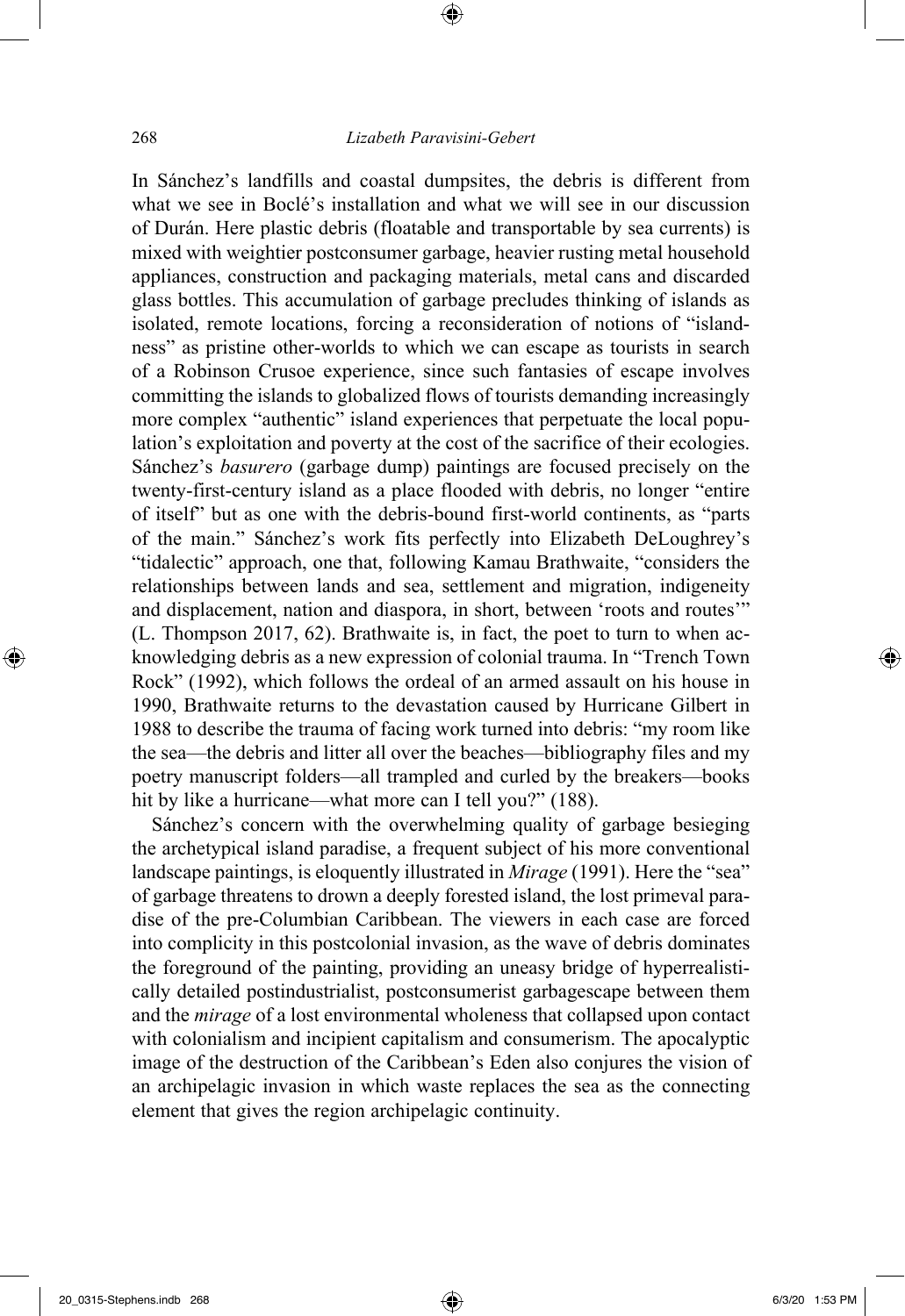

**Figure 17.5. Tony Capellán, Mar Invadido (detail), 2015. Photo: Lizabeth Paravisini-Gebert**

Installation artist Tony Capellán's concern with notions of "invasion" of the sea through the proliferation of local plastic debris in his native Dominican Republic focuses, however, on the "narratives" embodied in plastic objects as "evidence" of the loss and sorrow of poverty and economic marginalization (see Figure 17.5). The focus of his installations, from *Mar Caribe* (1997) to *Flotando* (2013) to *Mar Invadido* (2015), is debris he recovered from the beaches of the capital city of Santo Domingo, especially from those near the mouth of the Ozama River, the location of the city's bustling port. Santo Domingo's poorest, most marginalized populations, pushed by rapid urbanization to the most vulnerable riverside land, live in substandard housing in overcrowded *barrios* along the Ozama. "These severely polluted waterways," as Sletto and Díaz argue, are consistently represented as "decaying," "filthy," and "dangerous" (2015, 1680). Persistent flooding from heavy rains threatens lives and property and brings residents into dangerous contact with the river's highly polluted waters, bearing harmful bacteria and toxic concentrations of metals like thallium. The bed of the Ozama, moreover, is below sea level, so as tidal flooding and coastal erosion from storm surges grow ever stronger due to climate change, the sea penetrates deep into the Ozama's watershed, its saltwater infiltration adding to the population's vulnerability to flooding and further contaminating the already deeply compromised freshwater supply. The Dominican poor living along the Ozama are, as a result, among the

⊕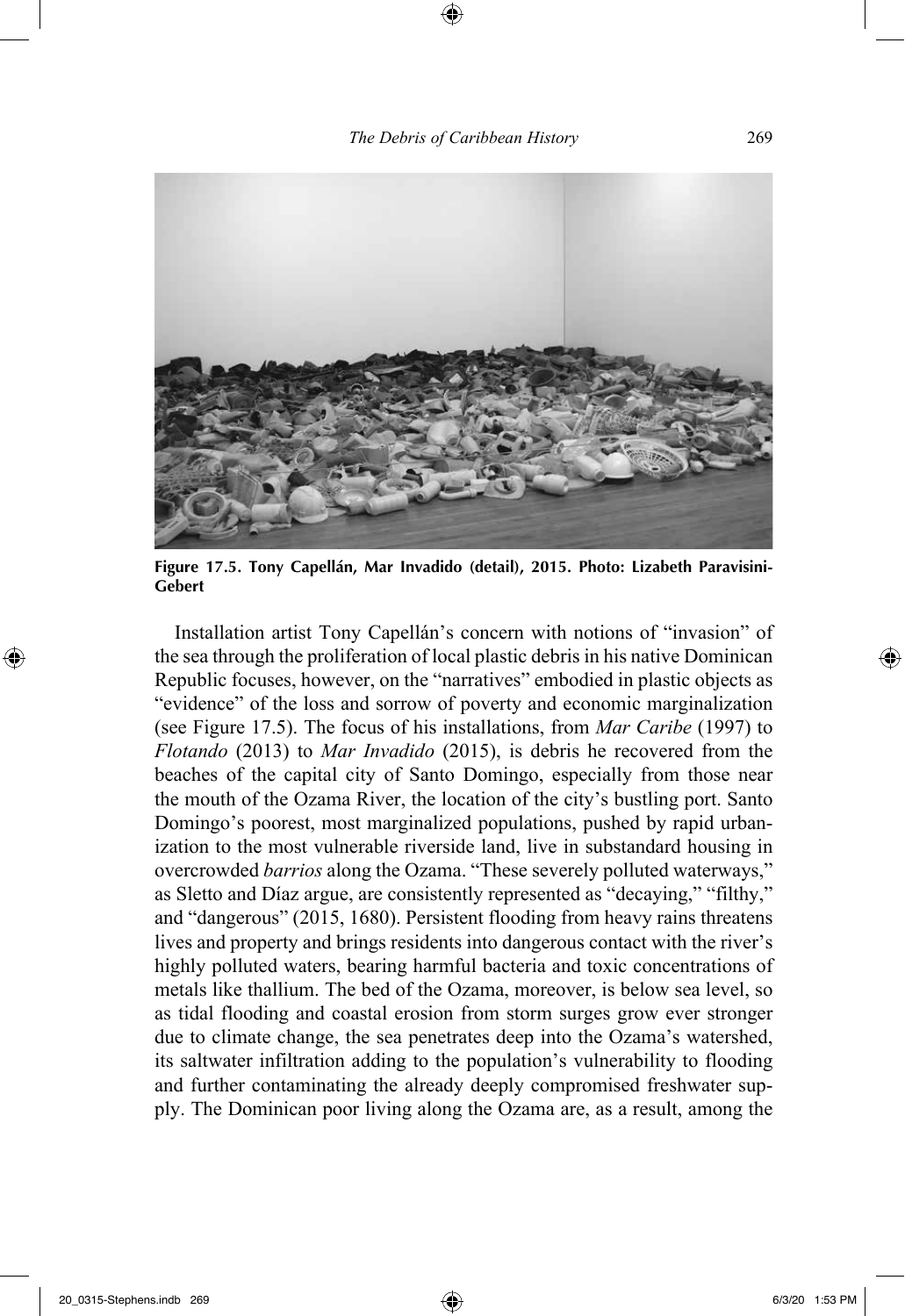world's "most endangered people." Capellán's work engages these lives lived at the mercy of the tides amid clear indications of rising sea levels as—in Stefanie Hessler's own reading of Brathwaite's *tidalectics*—"dissolving purportedly terrestrial modes of thinking and living, attempting to coalesce steady land with the rhythmic fluidity of water and the incessant swelling and receding of the tides" (2018, 31).

The objects Capellán collected and arranged into what he called "stories, metaphors, visions" are those washed away by floodwaters from these endangered people's homes into the Caribbean Sea, where the currents return them to its shores at high tide, its "gift" to the artist. They first claimed his attention because they were not (like the plastic debris featured in Sánchez's paintings) the kinds of objects you would put in a plastic trash bag but "useful" objects dragged away by the floods—perhaps beloved objects whose loss could be felt, objects perhaps missed, mourned, but now indistinguishable from other plastic objects thrown away after a single use. Through their incorporation into Capellán's installations, these "eloquent materials" become "visions about the reality of these people, but also visions that encompass many countries, many situations similar to those of the Dominican Republic, in the same geographical area" (Capellán 2015). Capellán's work, as a chronicle of the plight of the people of the Ozama, acknowledges a dialogue with Domingo Liz—a painter known as "the magician of the Ozama"—whose paintings capture the accumulative complexity of the history of the slums that grew along the river's banks in the second half of the twentieth century, chronicling the transformation of a once-green riverside belt into a precarious pile of tumbling houses.

For Capellán, the proliferation of plastic debris on the beaches of Santo Domingo speaks as eloquently to the viewer about environmental pollution (of which his audience is aware) as about the environmental vulnerability of a population that has been doubly displaced; he described the flip-flops that make up *Mar Caribe* as encompassing the stories of those who used to wear them—"farmers without land who migrated to the city where everything has been taken from them and sealed off by barbed wire" and who live now at the mercy of a river and a sea who invade their makeshift dwellings at will, taking away meager possessions and needed everyday implements: combs, buckets, cups, plates, toys. As art, they "reaffirm and deconstruct our idea of the Caribbean" (Capellán 2015). As Elizabeth DeLoughrey has written about Capellán's *Mar invadido*, "Turning to Caribbean allegories of waste, we can interpret Capellan's installations in terms of creating not a colonial archive but, rather, a site of witnessing, rendering the 'secret' of wasted lives visible to the more privileged classes who benefit from the labor and the sacrifices made by the undifferentiated poor" (2019, 121). Capellán, like Sánchez in his rising sea in *Espejismo*, addressed the growing impacts of climate change

⊕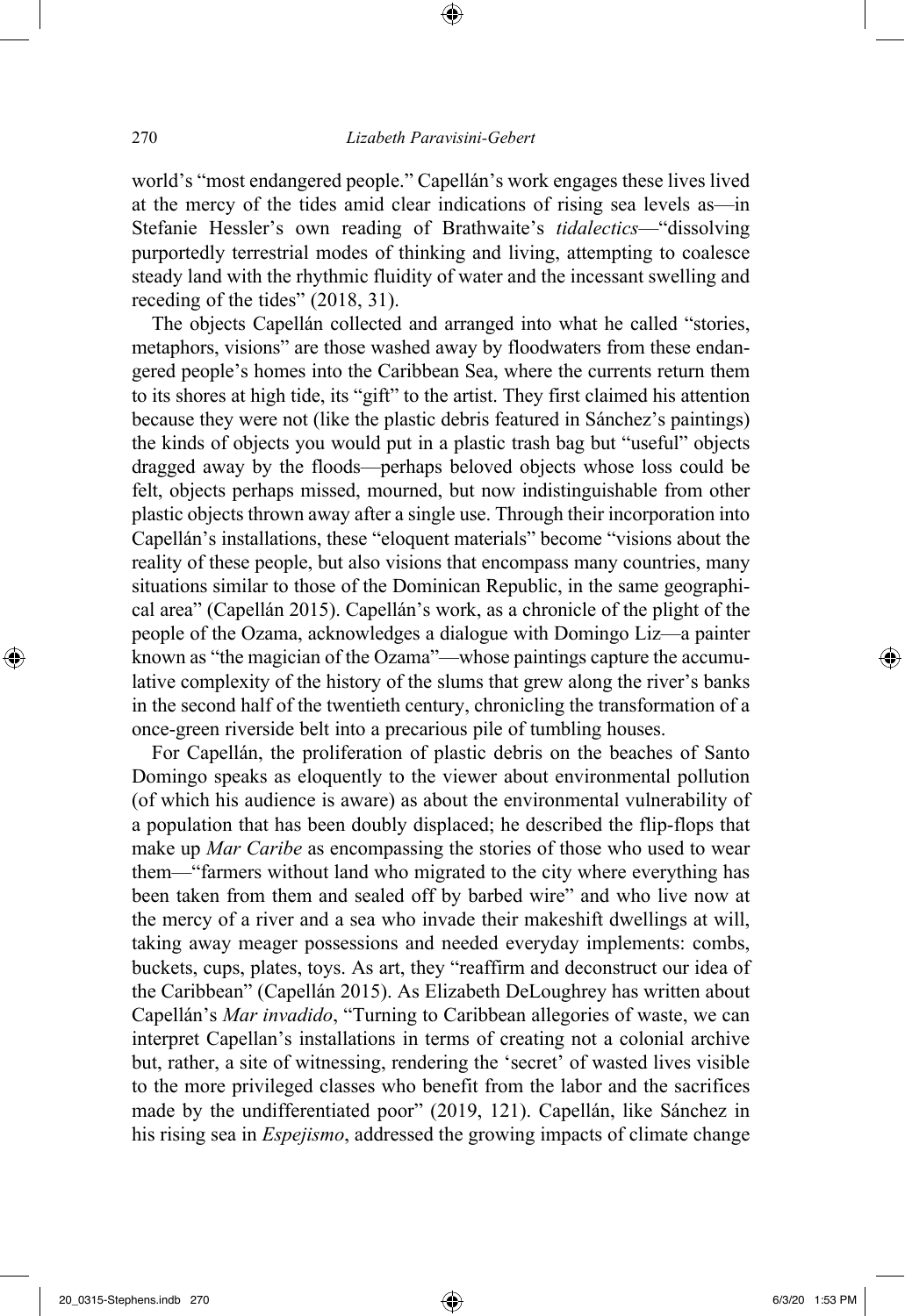in the Caribbean region in his awareness of the tidal nature of the increasing vulnerability of the Dominican poor and its connection to rising sea levels.

As the discussion above suggests, artists working with plastic debris throughout the Caribbean region are responding to a broad variety of motivations and conceptual imperatives. I want to turn here to a project conceived primarily as an environmental intervention "to raise awareness and change our relationship to consumption and waste" (Durán 2016), as it is one of the salient examples of eco-art in the Caribbean engaged in a consistent relationship with a specific site set aside as a biosphere because of its natural beauty, a vulnerable community with few resources for cleanup and management, and a belief in the power of art to propel international environmental change.

Mexican "retired poet" Alejandro Durán's photographic series *Washed Up* addresses plastic pollution reaching the UNESCO World Heritage site of Sian Ka'an on the Caribbean coast of Yucatán, Mexico's largest federally protected reserve, from at least fifty nations around the world. Sian Ka'an (Maya for "Origin of the Sky") covers roughly two thousand square miles of an area of great importance during the pre-Columbian and early colonial period. Its early abandonment after the consolidation of Spanish power over Mexico due to frequent flooding and poor soil quality allowed for centuries of regeneration of its ecosystems and habitats. The reserve, inscribed into UNESCO's program in 1987, is home to more than twenty pre-Columbian archeological sites and to a remarkable vast array of flora and fauna (more than 100 documented mammal and 330 bird species) and the world's secondlargest coastal barrier reef. The biosphere's rich habitats include tropical forests, mangroves, a complex hydrological system featuring *cenotes* (deep sinkholes that serve as habitats for endemic fauna), and (most importantly in our context) a complex coastline harboring richly diverse ecosystems with a wealth of marine life.<sup>5</sup>

Sharing the coastline with this flora and fauna are thousands of cubic feet of plastic deposited on its shores by ocean currents. Sian Ka'an is unfortunately located in an ideal geography for the deposit of marine debris, a reality not lost on Durán and which played a role in his selection of the site as the focus of his work. From his perspective, the "continental" site of Yucatán is archipelagic in ways that connect his project with Yolanda Martínez-San Miguel's definition of the archipelago as "integrating the study of seemingly disparate island chains (and their corresponding networks of ports, fortifications, plantations, and cities, as well as their social, cultural and productive systems) to complicate our conceptualization of the Caribbean in conversation with other regions that share a similar set of conditions" (2017, 155). Sian Ka'an illustrates perfectly the interconnectedness of the Caribbean Sea and the rest of the planet.

⊕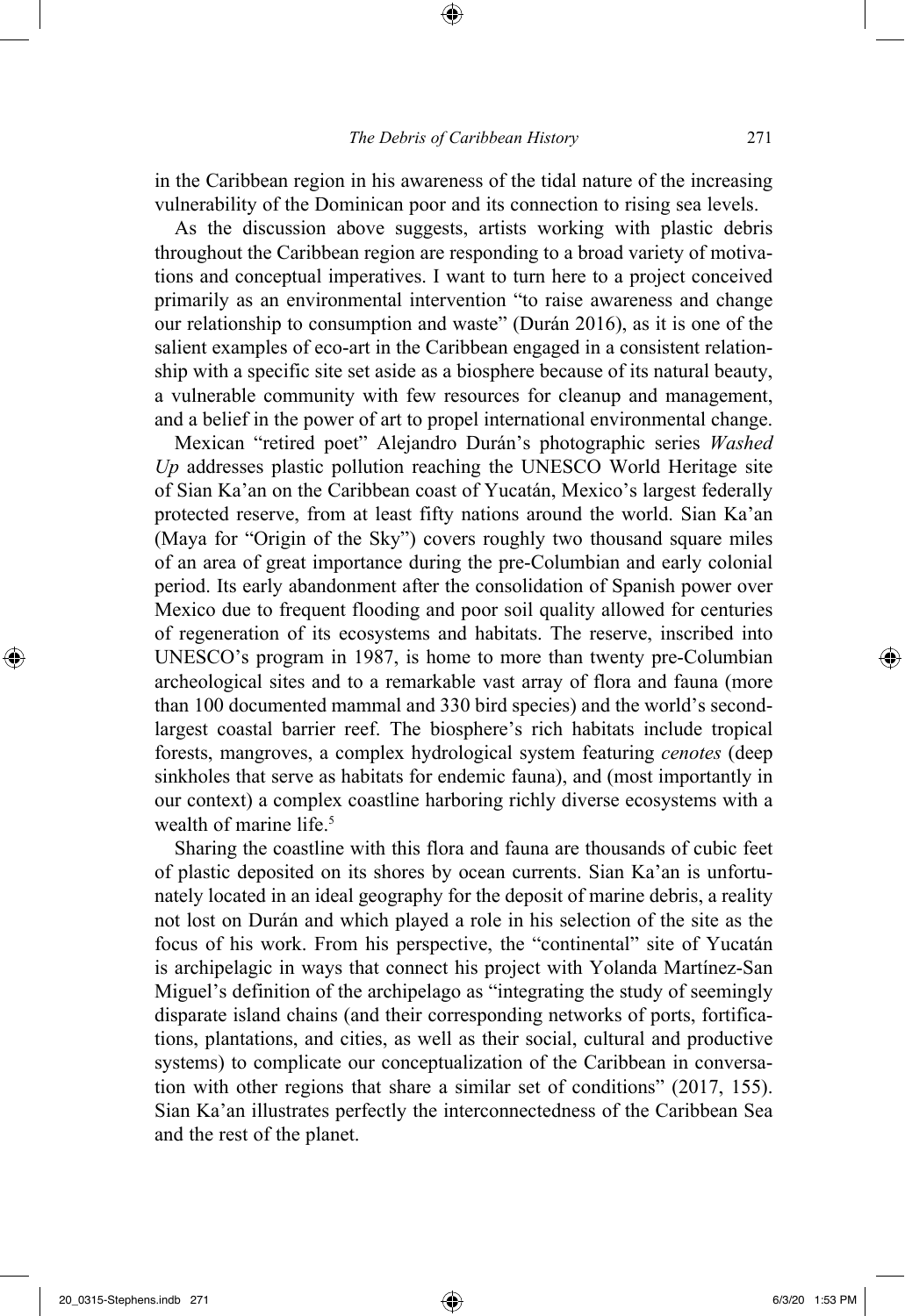The route of the Caribbean Current (see NASA/MIT illustration in Figure 17.1) shows the vulnerability of the Sian Ka'an coastline to floating plastic debris riding the region's sea currents. This oceanic circulation in the Caribbean Sea is largely caused by trade winds that flow from east to west. The main surface circulation, the Caribbean Current, runs from the southeast near Grenada, St. Vincent, and St. Lucia until it reaches the Gulf of Mexico, where some of the current forms the Gulf's loop current and the rest creates the Florida Gulf Stream (Rivera-Monroy et al. 2004). The northwestward running Caribbean Current deposits water into the Gulf of Mexico through the Yucatán current. Wind currents also aid in the spread of plastic debris in the Yucatán Peninsula, playing a significant role in the spread of light plastic debris and other floatables. Studies have shown that beaches exposed to the wind, like the beaches of Sian Ka'an, receive larger amounts of foreign plastic debris and higher levels of contamination.

I linger on the flow of the currents here because Durán's project is inconceivable without an understanding of how the Caribbean archipelago cannot be disconnected from the water flows that first linked the Spanish global empire and now continue to hold the region in its vise. His project focuses on the depiction, primarily through the photography of the ephemeral sculptures and installations he had constructed with marine debris on the beaches of Sian Ka'an, of a landscape tainted by plastic being brought by sea and wind currents from far afield. The work originated during a visit to Cancún in February 2010, where the artist was struck by the volume of plastic garbage on the beaches of "one of the most beautiful places in the world," believing at first that the community was using the site as a garbage dump before learning from residents of the largest coastal community in the area, Punta Allen (population five hundred), the extent and source of the problem. His response, his "instinct," was to create art, to work on "landscapes" that would draw attention both to the global problem of ocean plastic pollution and to the specific vulnerabilities of small, resourceless coastal communities (many of them communities of fishermen dependent on the health of the reefs for their livelihood) to a problem created in an "elsewhere" that implicates all of us. As he has explained, "One of the main pillars of the project [is that] the material that I am using is all of our material. We are all implicated in this. If you ever drank water out of a plastic bottle then you're implicated, so it's basically every one of us. It's not about pointing fingers at one particular person or one particular corporation, it's humanity that's causing this" (Durán 2016). His aesthetic response has been to work with light and composition to create ephemeral sculptures made through blurring the separation between natural and unnatural elements in a process he calls "alchemizing the ugliness." The main concept behind the project is that "these synthetic objects are infiltrating and mimicking nature," and the work should

⊕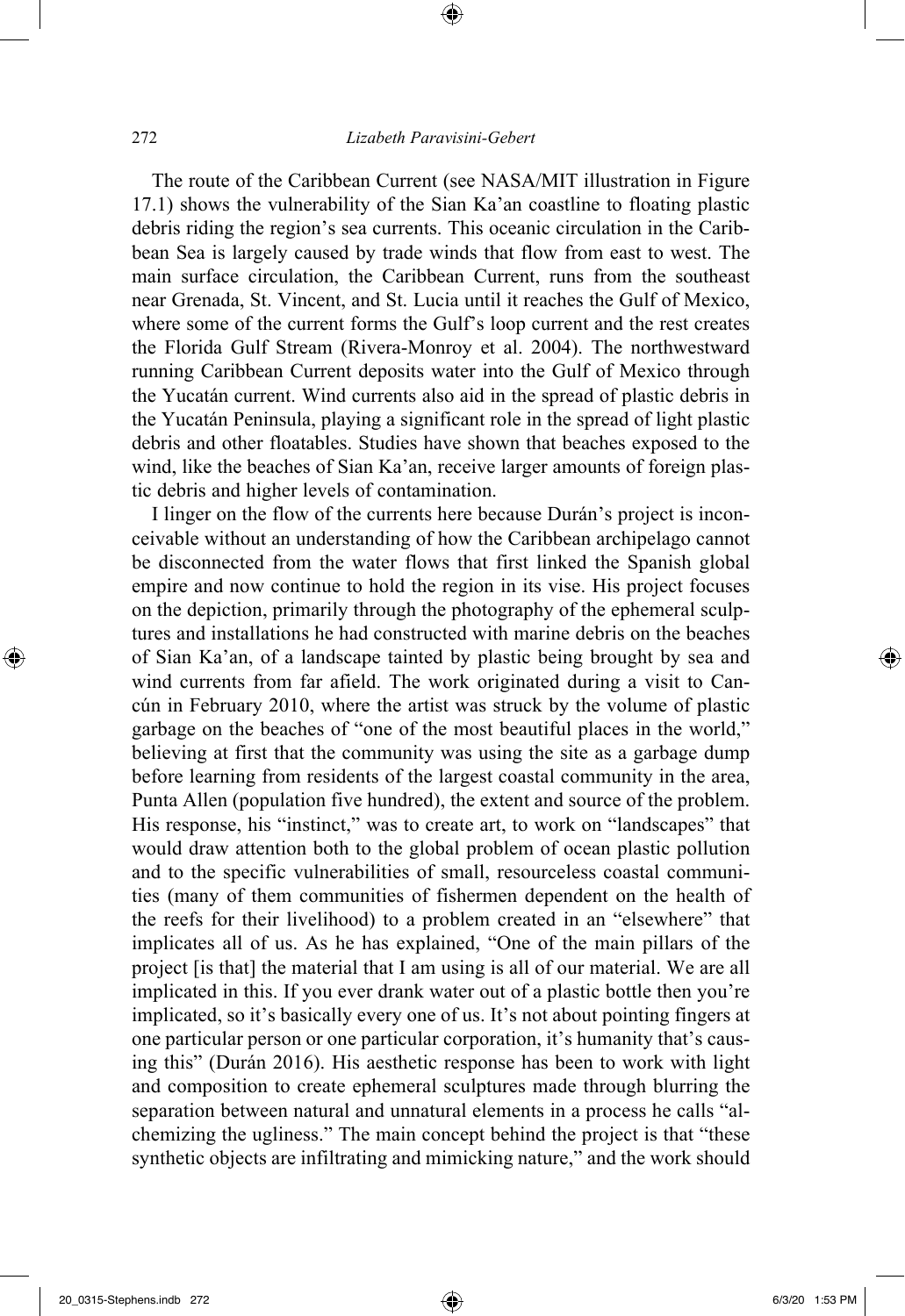reflect the process through which the plastic is washed up on the shore by the currents. His work has also led him into the role of archivist, since in taking inventory of his "harvest of refuse," he notes the country of origin and nature of the debris. His conceptual work is mirrored by a growing archive of straightforward photographs of individual cans and bottles from distant countries, which Durán records in situ.

Durán claims British artist Andy Goldsworthy, whose ephemeral installations have made him the "master of anthropocentric beauty" (Weintraub 2012, 185), as a "huge influence." Goldsworthy's work is praised for its ability to convey the transient quality of natural beauty through the imposition onto the landscape of an ephemeral, conceptualized form achieved through the skillful (some would say virtuoso) manipulation of naturally found materials that will revert to their natural form after the work of art is achieved and photographed. This "arranging of unstable elements in precarious patterns within ever-shifting environs" has become the characteristic mark of his art (Weintraub 2012, 186).

Their work, indeed, has many points of correspondence, from its commitment to restoration ecology to its engagement with landscape as one element of a larger ecosystem. Like Durán, Goldsworthy is a photographer whose central subjects are his own site-specific sculptures and installations. Goldsworthy, however, works solely with natural materials, while Durán has focused on the invasion of the natural landscape by "unnatural" plastic. They are also separated by the extent to which Durán wants his artistic process to be apparent in the photographs. Speaking of Goldsworthy, he has said that although the British artist has had a great influence on his work, his work is anthropocentric: "In a lot of his pieces you see the hand of man. You can tell there is an artist working with the materials, whereas my work, although I organize materials by color and form, really mimics nature," prompting people to ask if the objects he has photographed "were found like that." Durán would like us to look at a composition like *Mar/Sea* as the work of the sea currents themselves (if the currents were able to select cobalt blue plastic and compose it accordingly) (Figure 17.6).

Blue exceeds all the other colors of plastic washing up to Sian Ka'an, a fact that gave birth to *Mar/Sea* (Figure 17.6), the first piece Durán conceived. The piece, so central to the developing concept of the project, responded to two key influences for Durán, both of them poets, or more precisely, poems: Elizabeth Bishop's "The Monument" (1955) and John Ashbery's "The Painter" (1956). Durán, who holds a master of fine arts in poetry writing, links the conceptual genesis of the project to Bishop's description of an artwork made of wood that projects its image on the rest of the physical world, turning everything, sea and sky, into wood. Bishop's focus on constructing an artwork out of a humble material like wood resonated with Durán, whose available

⊕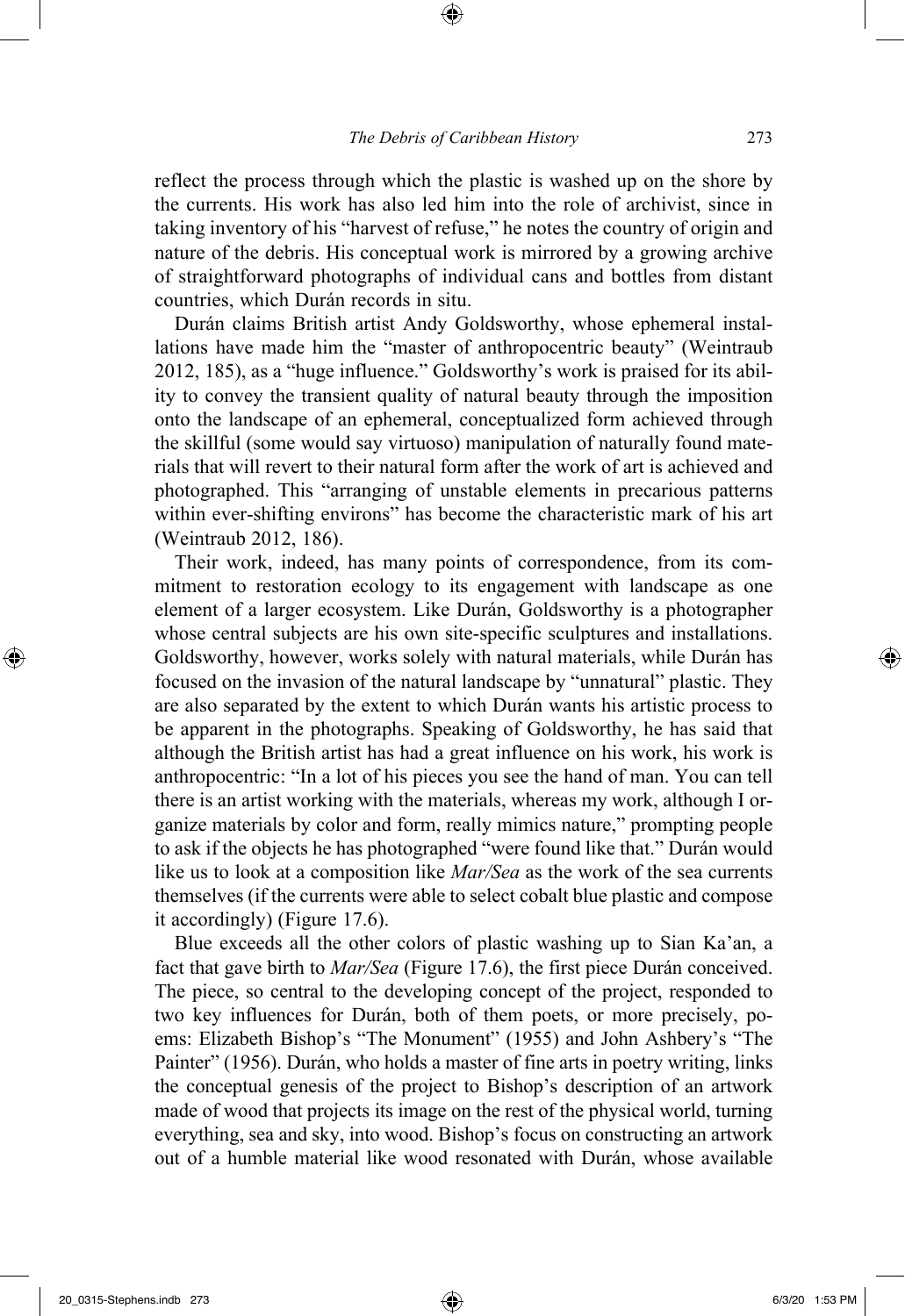274 *Lizabeth Paravisini-Gebert*



**Figure 17.7. Mar/Sea (2013). Copyright holder: Alejandro Durán.**

material was the humblest—plastic in the process of degrading upon prolonged contact with the sea—and whose interest was centered on a desire for art to mirror natural forces in their natural configuration. Bishop's poem is concerned with the moment humble materials transform into art through the viewer's perception, the alchemy that turns materials into art. For Durán, the first test shot for the composition of *Mar/Sea* became a galvanizing moment in which he saw in his image echoes of the totalizing power of wood in "The Monument," a moment in which all the elements of his composition, shore covered in plastic debris, sand, sea, and sky, "became plastic":

 It is an artifact of wood. Wood holds together better than sea or cloud or sand could by itself, much better than real sea or sand or cloud. It chose that way to grow and not to move. The monument's an object, yet those decorations, carelessly nailed, looking like nothing at all, give it away as having life, and wishing; wanting to be a monument, to cherish something.

—Elizabeth Bishop, "The Monument," from *North and South* (1955)

⊕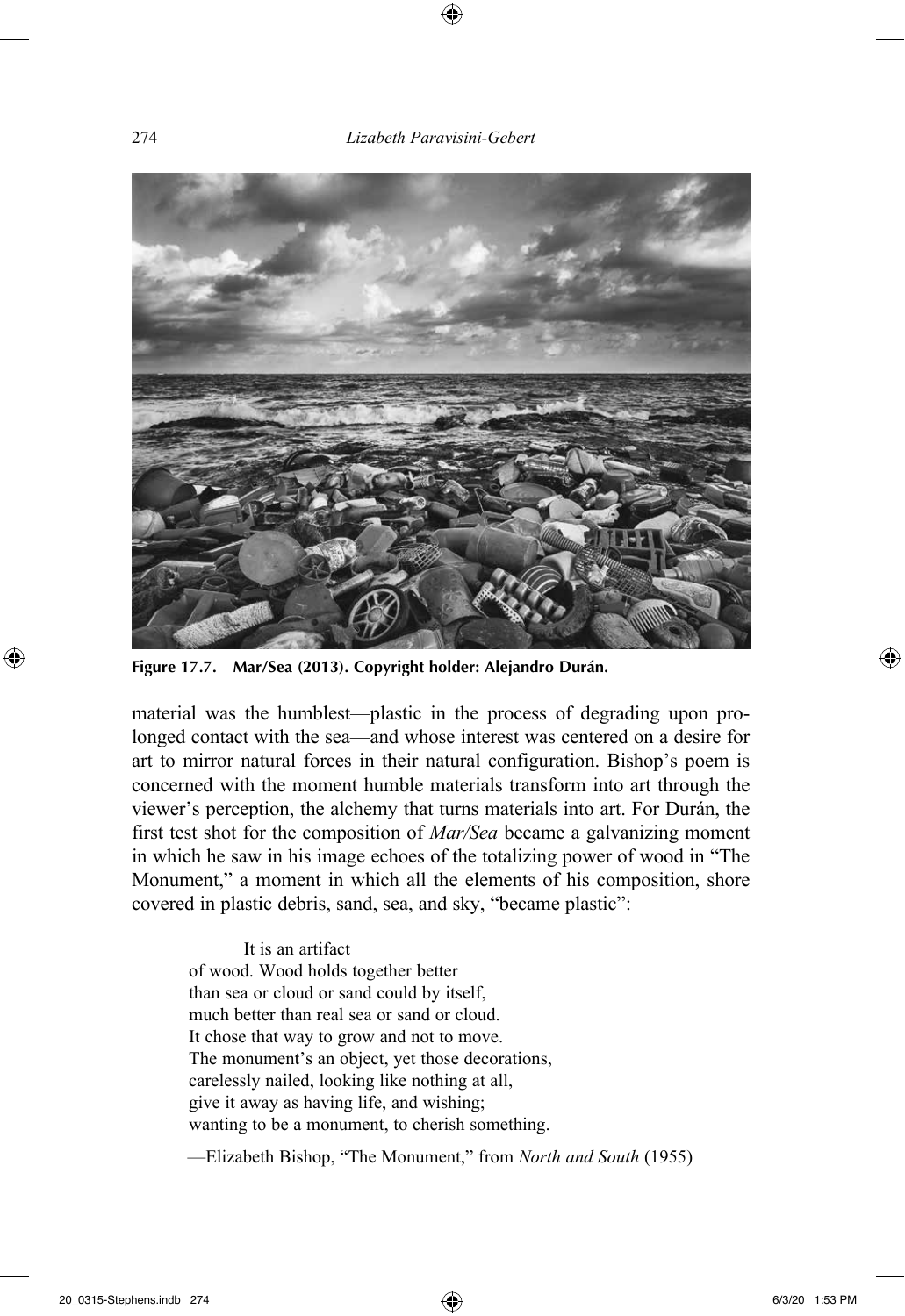#### *The Debris of Caribbean History* 275

⊕

For Durán, the process of gathering the blue plastic, organizing the composition, and facing in his first photographic image the extension, through color, of plastic onto the natural elements (blue sea and sky) turned into the moment he conceived his series: "Everything became plastic, either the plastic becomes the sea and the sky, or vice versa, but it all became this one material, all is one. All the materials reflected each other, symbolized each other" (Durán 2016).

Ashbery's "The Painter," included in *Some Trees* (1956), ponders in turn an artist's path toward creative independence and echoes Durán's embrace of visual art when first confronted with the need for a form from which to speak of the environmental degradation of Sian Ka'an.

> Sitting between the sea and the buildings He enjoyed painting the sea's portrait. But just as children imagine a prayer Is merely silence, he expected his subject To rush up the sand, and, seizing a brush, Plaster its own portrait on the canvas.

How could he explain to them his prayer That nature, not art, might usurp the canvas?

. . .

. . . Slightly encouraged, he dipped his brush In the sea, murmuring a heartfelt prayer: "My soul, when I paint this next portrait Let it be you who wrecks the canvas."

Durán responded to Ashbery's painter's desire for the sea to "usurp his brush, to paint the canvas for him" by experimenting with gathering plastics (blues, primarily, at the onset of the project) and leaving them on the beach for the sea to rearrange during the night, hoping for compositions that reflected minimum impact on his part as artist, letting the ocean—the currents responsible for bringing the plastic to the shore—create the sculpture, which he would then photograph. Like Ashbery's painter, he sought a collaboration with nature, a conversation, leading him to want "to create works that looked like they have been created by nature" (Durán 2016). Since that initial "collaborative" moment, Durán has returned to his own manipulation of the materials instead of simply capturing the debris in its unadulterated state, seeking instead to "mirror what is happening in nature." The abandonment of the brief "collaboration" with the sea prompted deep reflection about the nature of the materials he was working with, as "one of the main pillars of the project is that the materials I am using are mimicking nature," and his mirroring of nature's processes through in-site installations and photographs has as a goal the spread of the message that "the world is being covered with this junk."

⊕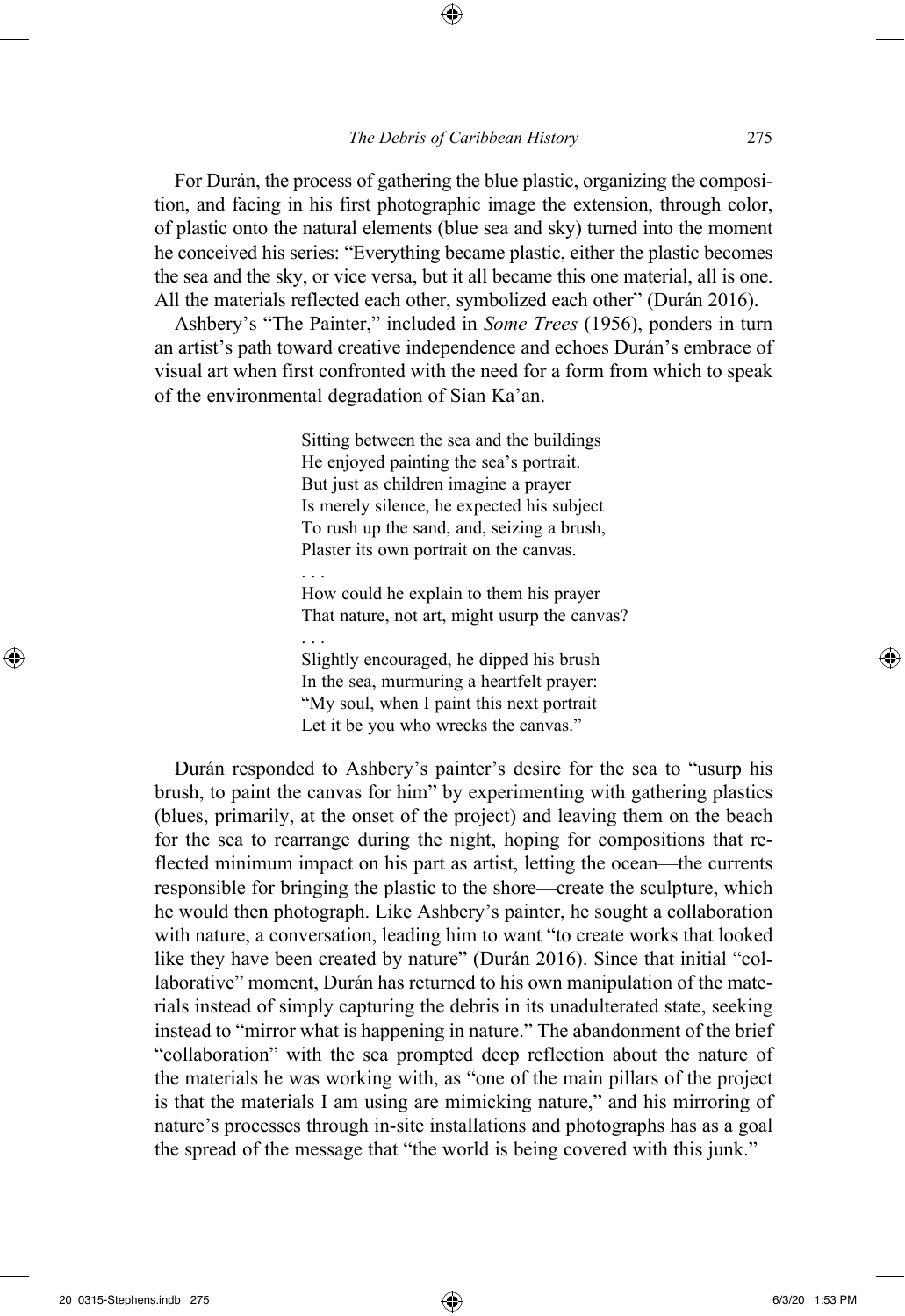276 *Lizabeth Paravisini-Gebert*

⊕

If Durán's conceptual conversation with Ashbery and Bishop provides a foundation for conveying the fraught links between currents, coastlines, and invading plastic, his art is also committed to exploring the creative alchemy through which the images created from ephemeral sculptures could bring attention to the environmental quandary facing the land and people of Sian Ka'an. For Durán, "the photos demonstrate something a documentary photo can't"—the aesthetic power to draw the attention of viewers who could become interested, and potentially also engaged, in helping address the plastic problem in Sian Ka'an. As a self-described "interventionist and advocate," Durán sees his art as a first step in fund-raising to bring awareness to the plight of Sian Ka'an and to create environmental awareness projects for the children of local communities to enhance efforts to clean the ocean debris, in recognition that the local authorities lack the funding necessary to emphasize the cleaning of the beaches in a sustainable way.<sup>6</sup> A secondary goal is that of underscoring through his work the shared responsibility of those using and discarding plastic—regardless of their location in the world—for the situation in Sian Ka'an. His photographs, striking and engaging as one may find them, never lose sight of their central aim of bringing attention to the larger issues of "our stewardship of the planet and the consequences of convenience" (Durán 2016). His work is that of a serendipitous artist—he discovered art through his search for expressing the realities of Sian Ka'an—whose art is committed to the eco-art goals of denunciation and education. Durán has captured, through his attention to surface and wind currents as a factor in the plastic pollution in Sian Ka'an, the complex connections between science, environmentalism, and community goals so central to environmental artist/ educators. Durán's concern with the provenance of the plastic materials that ride the world's currents to gather on the shores of Yucatán recognizes the interconnectedness between islands, archipelagoes, and continental shores far and wide as established through currents, colonial histories, and, most recently, the debris of continental consumerism.

# **PRACTICAL AND METHODOLOGICAL IMPLICATIONS**

Disruptive of old theoretical parameters for examining the environmental crises facing vulnerable island nations as strictly local, archipelagic approaches invite us to inscribe the threats to islands and archipelagoes brought by climate change—from rising sea levels and the intensification of storms to floating debris—materially and metaphorically, as belonging to newly acknowledged multidirectional flows of oceanic forces. In "Archipelagic Accretions," Paul Giles argues that "if postcolonialism focused on the power structures,

⊕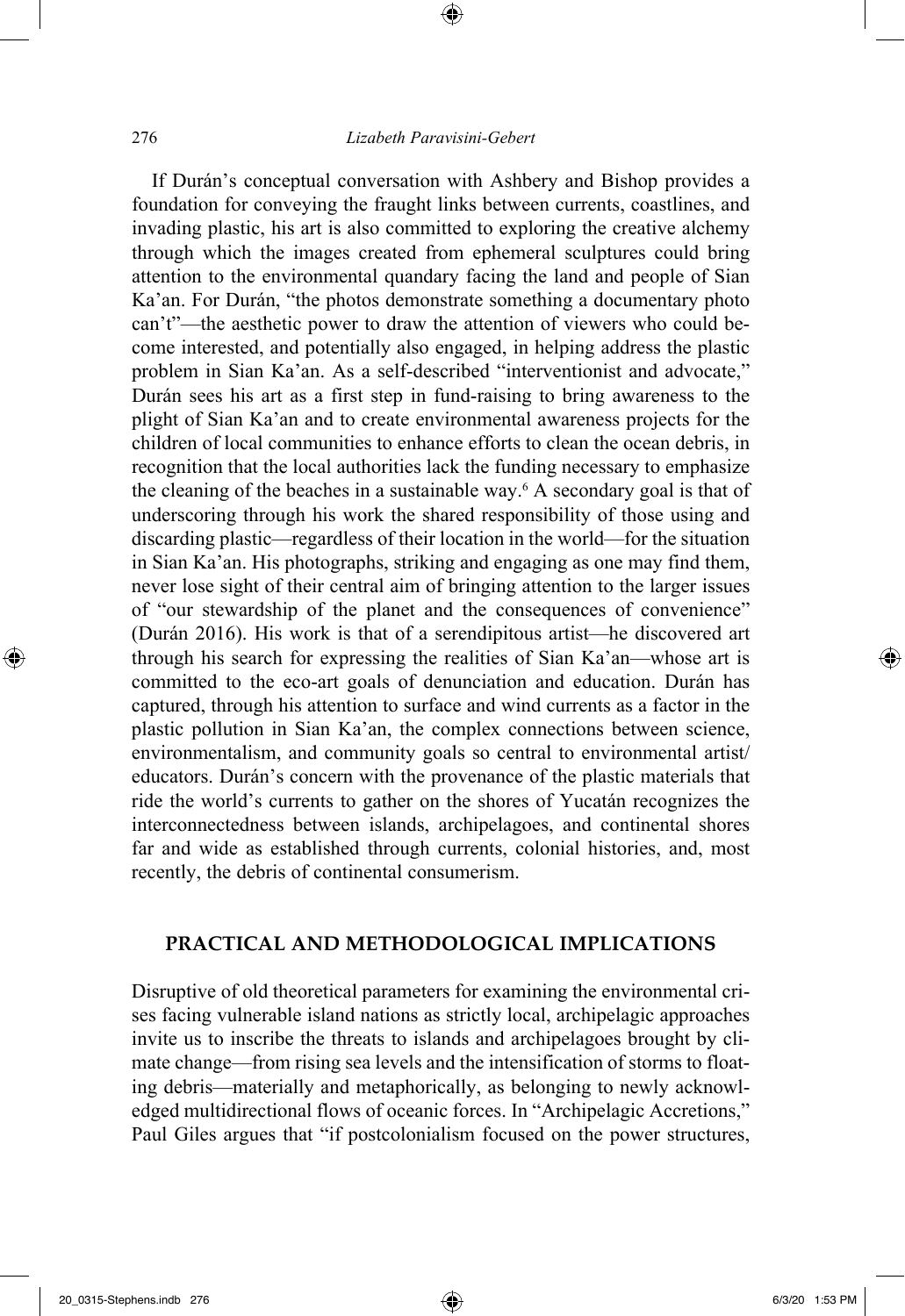#### *The Debris of Caribbean History* 277

⊕

and transnationalism on power exchanges of one kind or another, then the archipelagic imaginary might be said to involve a more fluid system, one that disrupts solid foundations and reinscribes them as ontologically evanescent" (2017, 432). Giles's concern with gradual accretion and "relational flows" is central to the analysis of the work of the Caribbean artists discussed above in their response to the local impacts of planetary forces that have become erratic and unknowable in the Anthropocene. The archipelagic imaginary, as seen in the work of these artists, from Boclé to Durán, allows us entry into the seemingly endless possibilities of reading plastic debris as a multivalent material through whose relational flows we can access the ways in which histories, geographies, ocean currents, and environmental quandaries overlap and echo against earlier representations and obsolete values.

Durán's work—with its focus on plastic bottles blown to the Caribbean from far-flung geographies by wind and sea currents that have moved large masses of water around the world's oceans since the last ice age—has brought us quite far from Theophrastus's original drift bottles. Not very far, however, from the focus on wind and ocean currents that cemented drift bottles and their messages in the popular imagination. For Durán, as for the other artists discussed above, the Caribbean archipelago is defined through the currents of wind and ocean that flow through it, currents that brought us, among other problematic flotsam, European conquerors and the horrors of the Middle Passage and now countless pieces of plastic debris that remind us of our connection to a global capitalism that began with the global enterprise that was our discovery by Spanish sailors. In the scourge of plastic—as tidewrack on our beaches, pollution in our ecosystems, and a threat to our marine fauna—we have a daily reminder that our archipelago and its history have been bound by ocean currents, framed by the swirling Van Gogh–esque flows that define and embrace the islands of the Caribbean in a twirling frame. Now that arabesque is marked by plastic, offering plastic debris as a new form of archipelagic unity resisted by artists across the region.

# **NOTES**

1. Most notable among the artists bringing attention to the Great Pacific Patch is British photographer Mandy Barker, whose eye-catching images capture plastic debris as suspended in ocean waters; New Caledonia's Ito Waïa, a multimedia artist and poet whose project *Eau, Centre de l'Ocean* speaks to the need to protect the Coral Sea Natural Park; and Māori sculptor George Nuku, whose *Whale Skull Cube* is constructed from plastic bottles, Plexiglas, and polystyrene. For a literary response to the Pacific plastics crisis, see Guam's Craig Santos-Pérez's poem "The Age of Plastic" (2017, 164).

⊕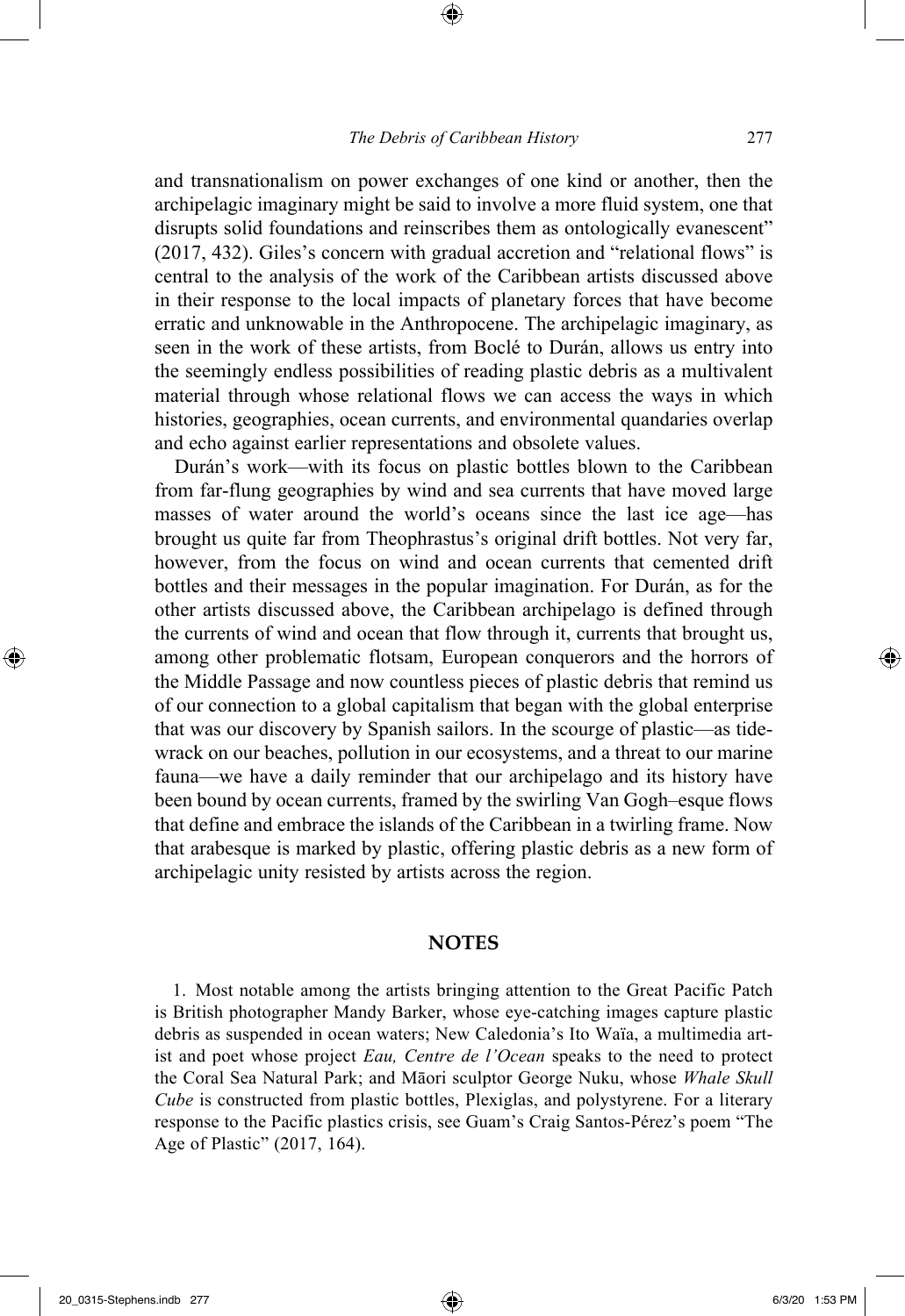2. Dominica, Grenada, and the Bahamas have announced the banning of single-use plastics by 2020 as part of a green initiative focused on addressing the problems of management and disposal of solid waste. Throughout the region, only 40 to 50 percent of all solid waste (including plastics and other floatables) reaches official landfills or dumpsites, with the rest being openly dumped onto river banks, into ravines, or onto the seashore, from which it washes into the sea, leaving the islands "swimming in excessive garbage" (see Coe and Rogers 1997).

3. Recent Caribbean literature, like Rita Indiana's prescient 2019 novel *Tentacles* (*La mucama de Omicunlé*), posits a world where the poor are threatened by sea-level rise, devastating viruses, rapid desertification, and crippling food shortages.

4. The commitment to art as the means to engage audiences with the plight of threatened archipelagos around the world is not unique to the Caribbean, as we've seen through Tuvalu's entry in the 2013 Venice Biennale, *Destiny. Intertwined*, or Kirivati's 2019 pavilion, *Pacific Time-Time Flies*, both of which draw attention to climate change and the fragility of small island nations. Drawing on Plato and seeking to engage the potential disappearance of the archipelago and the nation founded on it, the 2019 Kiribati Pavilion underscores how "in contrast to the impermanent nature of our world and objects within our world, forms and ideas are permanent" (see http:// institute-ergosum.org/kiribati-pavilion-2019).

5. In early 2018 it was revealed by archeologists using a revolutionary technology known as LiDar (Light Detection and Ranging) that what had been previously thought to be "virginal territory" hides the ruins of more than sixty thousand houses, palaces, and other complex infrastructure hidden under the jungle for centuries, revealing a sprawling pre-Columbian civilization just beginning to be studied.

6. Durán's project engages the community, particularly the children, through workshops and an annual project called the Museum of Garbage, which he describes thus: "I want to empower the youth of the region to have their voices be heard and enable them to express themselves through co-created plastic installations. . . . It is my hope that the children's messages will bring about greater respect for individuals who are unjustly bearing the weight of other nations' pollution, encouraging change and social responsibility" (see http://www.alejandroduran.com/museo).

### **WORKS CITED**

Ashbery, John. 1956. "The Painter." From *Some Trees*. Poetry Foundation. https:// www.poetryfoundation.org/poetrymagazine/poems/26810/the-painter.

- Benítez Villanueva, Sofía. 2016. "Notes on Jean-François Boclé's *Everything Must Go!*." Personal communication.
- Bishop, Elizabeth. 1955. "The Monument." From *North and South*. PoemHunter .com. https://www.poemhunter.com/poem/the-monument.
- Bonsu, Osei. 2015. "Artist Profile: Jean-François Boclé." *Osei Bonsu*. https://www .oseibonsu.com/pangaea-ii/jean-francois-bocle.

Brathwaite, Kamau. 1992. "Trench Town Rock." *Hambone* 10: 123–201.

 $\bigoplus$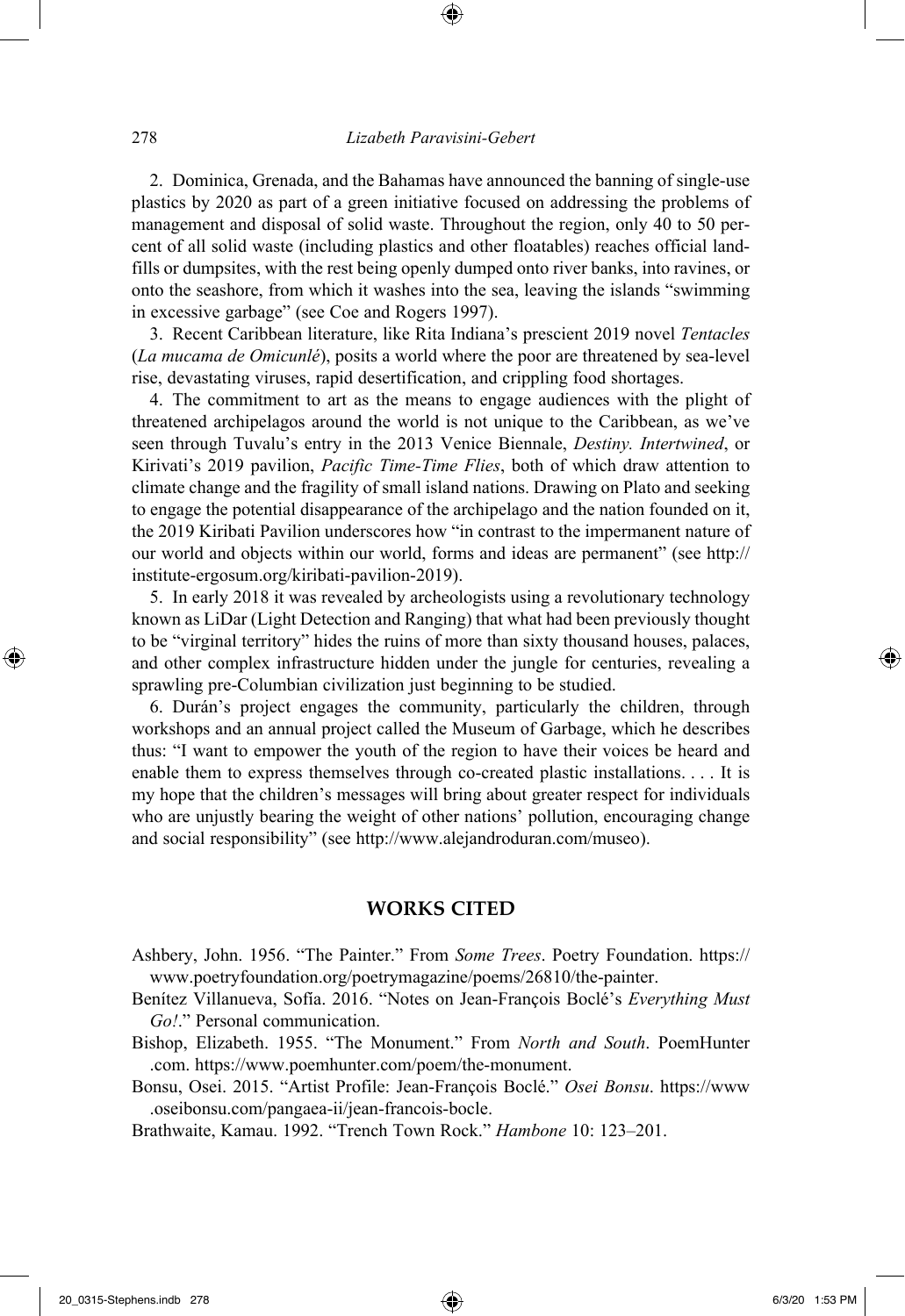- Capellán, Tony. 2015. "Watch Tony Capellán Discuss His Works in *Poetics of Relation*." Video posted to YouTube by Pérez Art Museum on May 29. https://www .youtube.com/watch?v=zT5WnhJqx9A.
- Chamoiseau, Patrick. 2018. "Man vs Mastiff." Translated by Linda Cloverdale. *Aesop* 22 (March): https://www.aesop.com/au/r/the-fabulist/man-vs-mastiff.
- Coe, James M., and Donald Rogers, eds. 1997. *Marine Debris: Sources, Impacts, and Solutions*. Berlin: Springer.
- Deloughrey, Elizabeth. 2019. *Allegories of the Anthropocene*. Durham, NC: Duke University Press.
- Durán, Alejandro. 2016. Interview with Sofía Benítez and Lizabeth Paravisini-Gebert. June.
- Environmental Justice Cultural Studies (EJCS). N.d. "Environmental Justice Eco-Art." Cultural Politics. http://culturalpolitics.net/environmental\_justice/art.
- Giles, Paul. 2017. "The Archipelagic Accretion." In *Archipelagic American Studies*, edited by Brian Russell Roberts and Michelle Ann Stephens, 427–36. Durham, NC: Duke University Press.
- Glissant, Édouard. 1997. *Poetics of Relation*. Translated by Betsy Wing. Ann Arbor: University of Michigan Press.
- Gosson, René, and Eric Faden, dirs. 2001. *Landscape and Memory: Martinican Land-People-History*. Toronto: CaribbeanTales World Distribution.
- Hessler, Stefanie. 2018. "*Tidalectics*: Imagining and Oceanic Worldview through Art and Science." In *Tidalectics*: *Imagining and Oceanic Worldview through Art and Science*, 31–81. Cambridge, MA: MIT Press.
- Hippolyte, Kendel. 2005. *Night Vision*. Evanston, IL: Northwestern University Press.
- Indiana, Rita. 2019. *Tentacle*. Translated by Achy Obejas. Sheffield, UK: And Other Stories.
- Martínez-San Miguel, Yolanda. 2017. "Colonial and Mexican Archipelagos: Reimagining Colonial Caribbean Studies." In *Archipelagic American Studies*, edited by Brian Russell Roberts and Michelle Ann Stephens, 155–73. Durham, NC: Duke University Press.
- Montero, Hortensia. 2010. "Tomás Sánchez: Going beyond Time." *Arte por Excelencias* 4. http://www.revistasexcelencias.com/en/arte-por-excelencias/editorial-4/ reportaje/tomas-sanchez-going-beyond-time.
- Nelson, Bryan. 2012. "NASA Presents Mesmerizing Visualization of Earth's Ocean Currents." *Mother Nature Network*. April 1. https://www.mnn.com/earth-matters/ climate-weather/stories/nasa-presents-mesmerizing-visualization-of-earths-ocean -curre-0.

Poupeye, Veerle. 1998. *Caribbean Art*. London: Thames & Hudson.

Reed, T. V. [1997] 2010. "Environmental Justice Ecocriticism: A Memo-Festo." *Cultural Politics*. http://culturalpolitics.net/index/environmental\_justice/memo.

Rhys, Jean. *Good Morning, Midnight*. London: Constable, 1939.

Rivera-Monroy, V., R. Twilley, D. Bone, D. Childers, C. Coronado-Molina, I. Feller, J. Herrera-Silveira, et al. 2004. "A Conceptual Framework to Develop Long-Term Ecological Research and Management Objectives in the Wider Caribbean Region." *Bioscience* 54: 843–56.

⊕